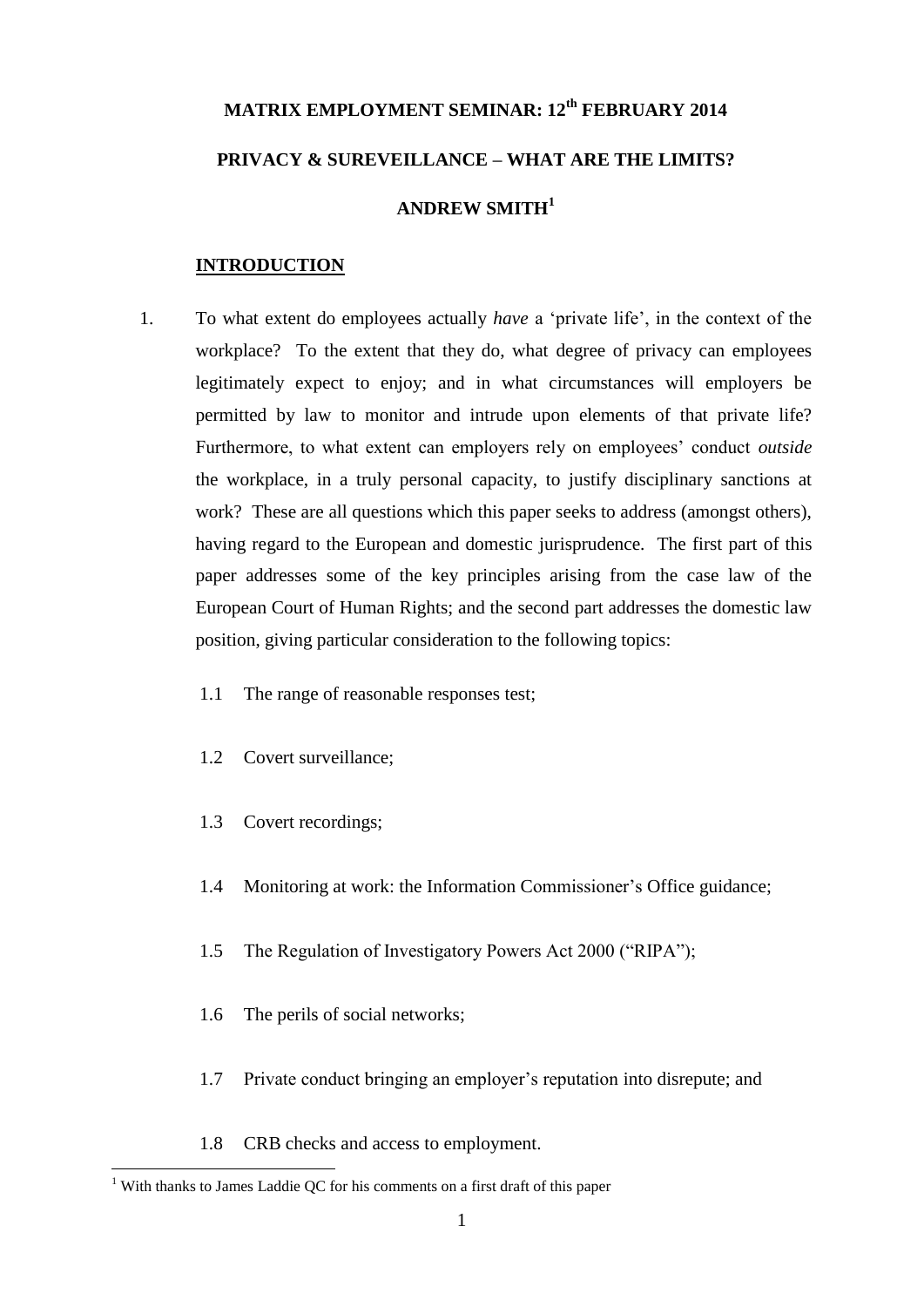## **PRIVACY IN THE WORKPLACE – THE ECHR POSITION**

2. Any discussion of privacy rights in the workplace compels a consideration of the European Convention on Human Rights ("ECHR"). Article 8 is the key provision:

> "8 (1) Everyone has the right to respect for his private and family life, his family and his correspondence.

> 8 (2) There shall be no interference by a public authority with the exercise of this right except such as is in accordance with the law and is necessary in a democratic society in the interests of national security, public safety or the economic well-being of the country, for the prevention of disorder or crime, for the protection of health or morals, or for the protection of the rights and freedoms of others."

- 3. A number of preliminary points need to be made about Article 8:
	- 3.1 It contains no express protection of privacy in the context of the workplace;
	- 3.2 The right is qualified; and
	- 3.3 The qualification of the right relates to '*interference by a public authority*' (and not interference by a private authority, such a private sector employer).
- 4. With regard to the latter point, whilst Article 8 will have 'direct vertical effect'<sup>2</sup> only in respect of UK public sector employers and workers, that does not mean that private employers have *carte blanche* to invade the privacy of their workforce in a manner which would be impermissible for a public authority employer (by virtue of the restrictions imposed by Article 8).
- 5. For example, a private sector employee who alleges that his Article 8 (1) privacy rights have been infringed by his employer may argue that the Employment

1

 $2$  i.e. giving rise to a 'freestanding' right of action under the Human Rights Act 1998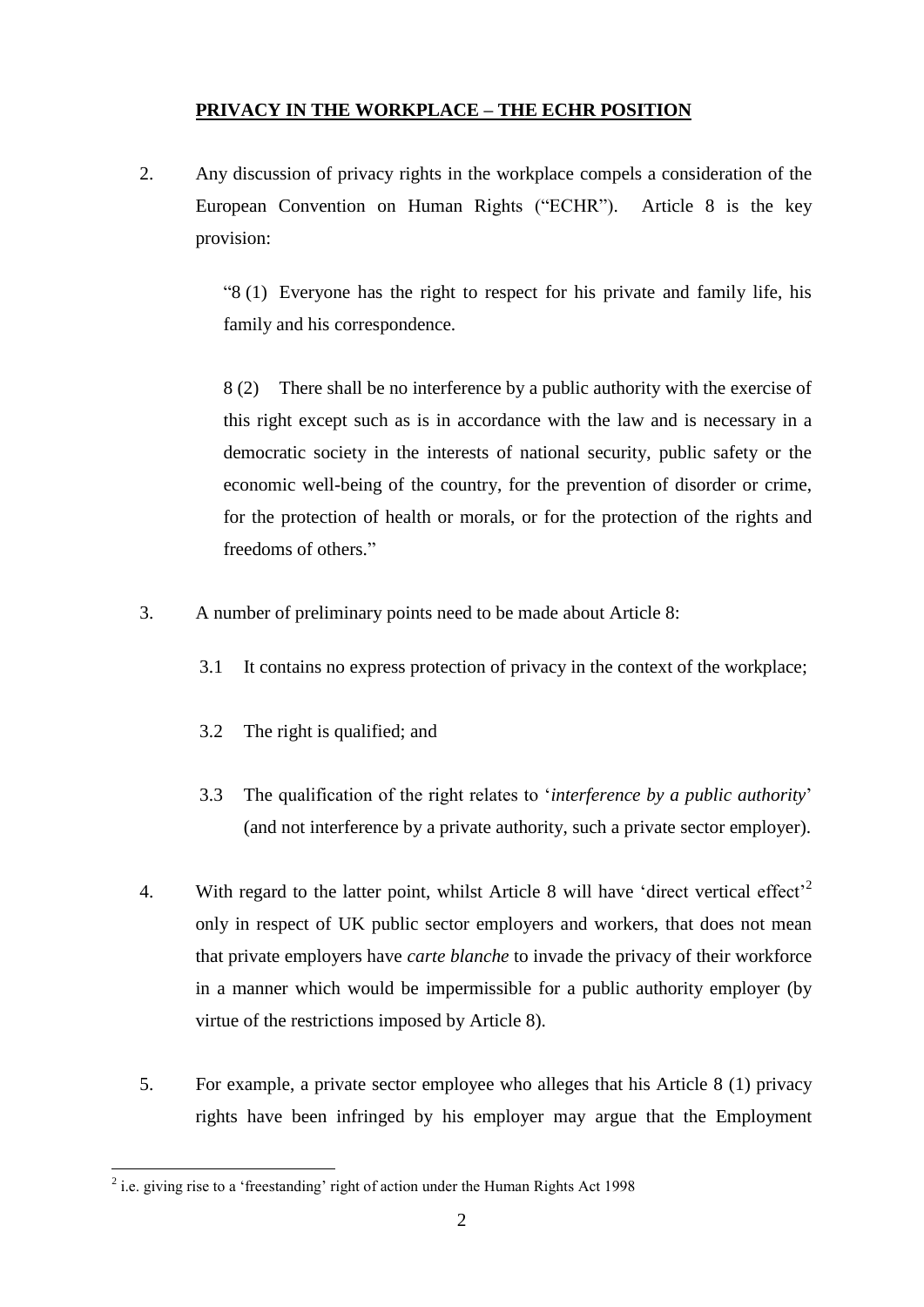Tribunal judging the fairness of his dismissal should, as a public authority defined by s. 6 (3) (b) of the Human Rights Act 1998, ensure that it does not act in a way which is incompatible with the Article 8 right in deciding the case. $3$ 

6. So, how has the ECtHR interpreted Article 8 in the context of workplace privacy disputes? **Neimitz v Germany** [1993] 16 EHRR 97 concerned the search of a German lawyer's premises, including his professional office, on the grounds that he was suspected of involvement in conduct which could amount to a contempt of court. In response to Mr Niemitz's complaint that his Article 8 rights had been infringed, the German government argued that the search of the lawyer's office fell *outside* the scope of private life, as recognised by Article 8. The ECtHR disagreed, stating as follows:

> "29. The Court does not consider it possible or necessary to attempt an exhaustive definition of the notion of "private life". However, it would be too restrictive to limit the notion to an "inner circle" in which the individual may live his own personal life as he chooses and to exclude therefrom entirely the outside world not encompassed within that circle. Respect for private life must also comprise to a certain degree the right to establish and develop relationships with other human beings.

> There appears, furthermore, to be no reason of principle why this understanding of the notion of "private life" should be taken to exclude activities of a professional or business nature since it is, after all, in the course of their working lives that the majority of people have a significant, if not the greatest, opportunity of developing relationships with the outside world. This view is supported by the fact that, as was rightly pointed out by the Commission, it is not always possible to distinguish clearly which of an individual's activities form part of his professional or business life and which do not. Thus, especially in the case of a person exercising a liberal profession, his work in that context may form part and parcel of his life to such a degree that it becomes impossible to know in what capacity he is acting at a given moment of time.

<u>.</u>

<sup>&</sup>lt;sup>3</sup> See the approach adopted by the Court of Appeal in  $X \times Y$  [2004] IRLR 624, in particular paras. 56 – 57, *per* Mummery LJ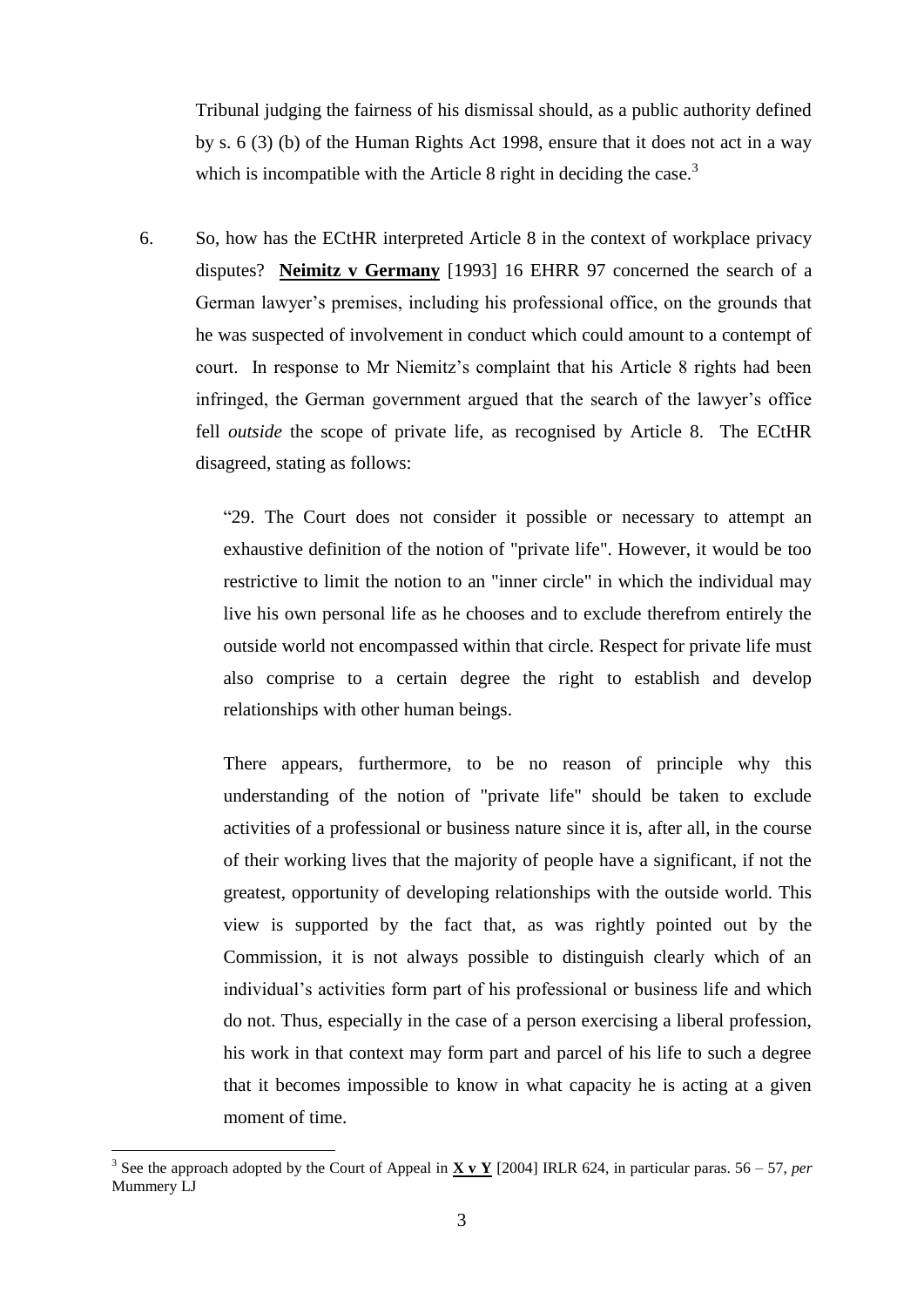To deny the protection of Article 8 on the ground that the measure complained of related only to professional activities - as the Government suggested should be done in the present case - could moreover lead to an inequality of treatment, in that such protection would remain available to a person whose professional and non-professional activities were so intermingled that there was no means of distinguishing between them. In fact, the Court has not heretofore drawn such distinctions: it concluded that there had been an interference with private life even where telephone tapping covered both business and private calls (see the *Huvig v. France* judgment of 24 April 1990, Series A no. 176-B, p. 41, para. 8, and p. 52, para. 25)…

…

31. More generally, to interpret the words "private life" and "home" as including certain professional or business activities or premises would be consonant with the essential object and purpose of Article 8, namely to protect the individual against arbitrary interference by the public authorities (see, for example, the *Marckx v. Belgium* judgment of 13 June 1979, Series A no. 31, p. 15, para. 31). Such an interpretation would not unduly hamper the Contracting States, for they would retain their entitlement to "interfere" to the extent permitted by paragraph 2 of Article 8 (art. 8-2); that entitlement might well be more far-reaching where professional or business activities or premises were involved than would otherwise be the case."

- 7. Applying these statements of principle to the particular facts of the case, the ECtHR concluded that the search warrant, although issued for a legitimate purpose and in accordance with German domestic law, had been drafted too broadly and failed the test of proportionality; accordingly, Mr Niemitz's rights under Article 8 had been breached.
- 8. **Halford v UK** [1997] IRLR 471 concerned the alleged interception of a senior policewoman's private telephone calls, made by her from an office telephone during working hours, by her employer. Ms Halford was, at the time of the alleged interception, in the process of suing the police force for sex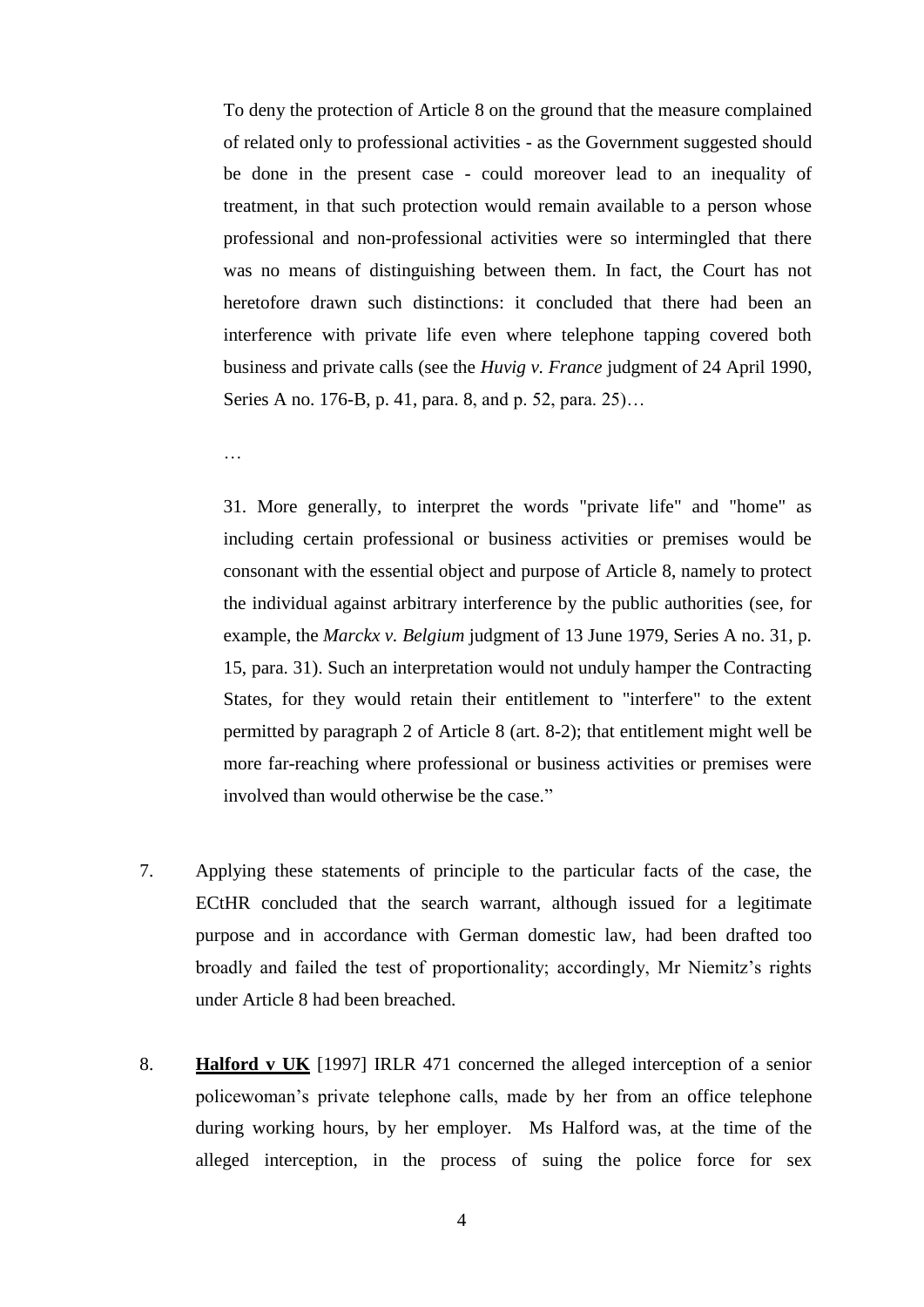discrimination. It was accepted by the UK government that Ms Halford had adduced sufficient material to establish a reasonable likelihood that calls made from her office telephones (including her 'private line') had been intercepted.

9. The ECtHR accepted that Ms Halford's Article 8 rights were engaged, stating as follows:

> "44. In the Court's view, it is clear from its case-law that telephone calls made from business premises as well as from the home may be covered by the notions of "private life" and "correspondence" within the meaning of Article 8 para. 1 (art. 8-1) ….

> 45. There is no evidence of any warning having been given to Ms Halford, as a user of the internal telecommunications system operated at the Merseyside police headquarters, that calls made on that system would be liable to interception. She would, the Court considers, have had a reasonable expectation of privacy for such calls, which expectation was moreover reinforced by a number of factors. As Assistant Chief Constable she had sole use of her office where there were two telephones, one of which was specifically designated for her private use. Furthermore, she had been given the assurance, in response to a memorandum, that she could use her office telephones for the purposes of her sex-discrimination case (see paragraph 6 above).

> 46. For all of the above reasons, the Court concludes that the conversations held by Ms Halford on her office telephones fell within the scope of the notions of "private life" and "correspondence" and that Article 8 (art. 8) is therefore applicable to this part of the complaint."

10. The UK government did not seek to contend that, in the event Ms Halford's Article 8 rights were engaged, the breach was nevertheless justified. Accordingly, her complaint was upheld.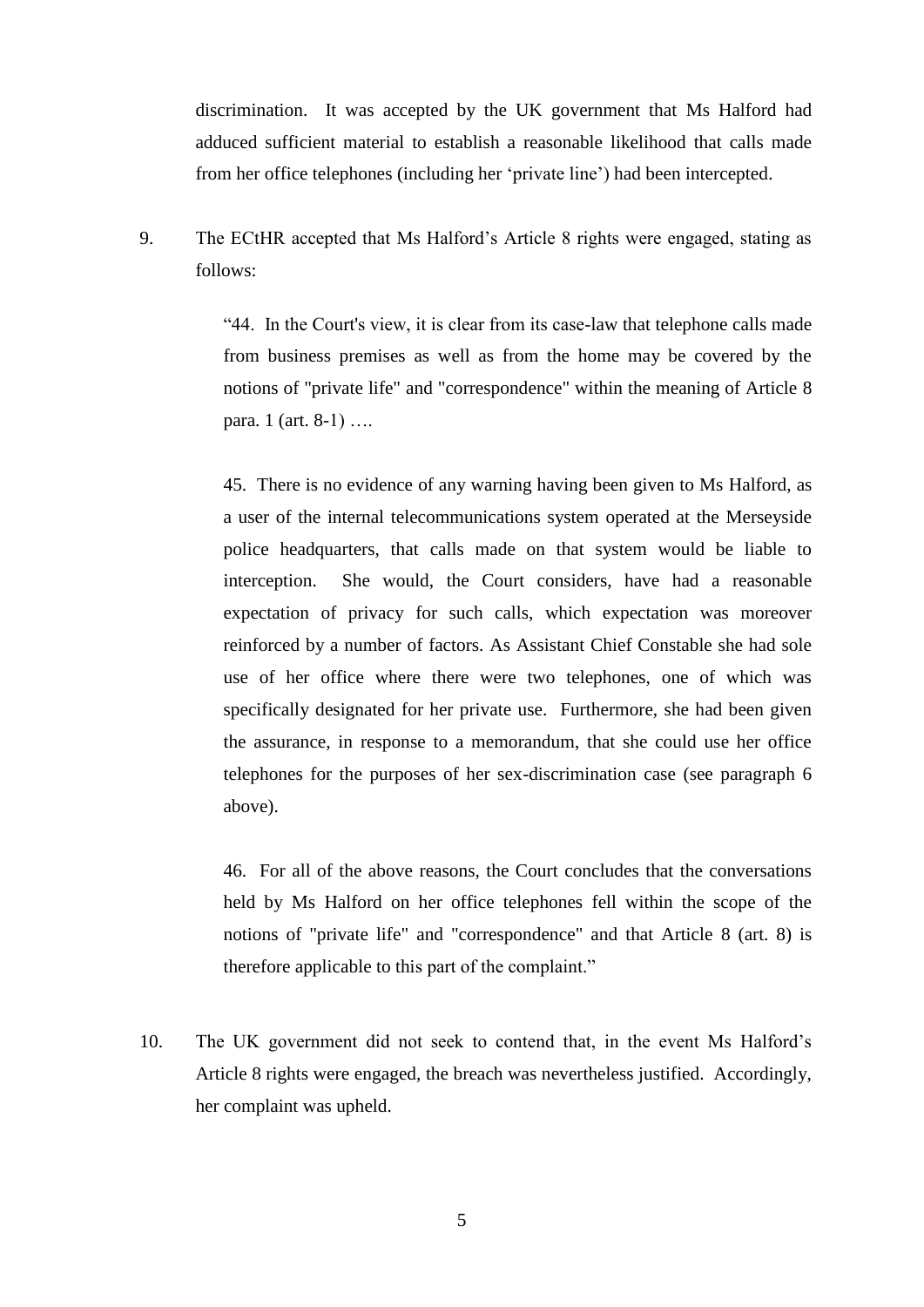- 11. **Copland v UK** [2007] 25 BHRC 216 is another relevant authority in this context. This case concerned an application brought by a personal assistant working in a Carmarthenshire College, a state-run body providing further and higher education. During the course of her employment, Mrs Copland's telephone, e-mail and internet usage had been the subject of monitoring at the instigation of the Deputy Principal of the College. The stated aim of that monitoring, which was covert, was to "*ascertain whether the applicant was making excessive use of College facilities for personal purposes*". The College did not have a computer use policy.
- 12. The ECtHR held that there had been a violation of Mrs Copland's Article 8 rights. In the course of its judgment, it noted that there may be a breach of Article 8 even in relation to information which has been legitimately obtained by the receiving party. In this case, some of the monitoring related to standard itemised telephone bills which had been sent directly to the employer; whilst mere receipt of such data would not ordinarily engage Article 8, the Court considered that use of the data may do. On the facts, the Court held that analysis of the telephone bills to establish how many calls had been made by Mrs Copland (and when, to whom and for how long those calls had been made) had the effect of engaging her Article 8 rights.
- 13. Further, the fact that the College had not listened into the telephone calls or examined the contents of the e-mails did not mean that Article 8 had not been engaged; in this regard, the ECtHR relied on its earlier judgment in **Malone v UK** [\[1984\] ECHR 8691/79,](https://www.lexisnexis.com/uk/legal/search/enhRunRemoteLink.do?A=0.06440277404388006&service=citation&langcountry=GB&backKey=20_T19116398505&linkInfo=F%23GB%23ECHR%23vol%2579%25sel1%251984%25page%258691%25year%251984%25sel2%2579%25&ersKey=23_T19116395895) to the effect that information relating to the date and length of a telephone conversation and details of numbers dialled constitutes an "*integral element of the communications made by telephone*".
- 14. Also, the fact that the information had never been used against Mrs Copland (e.g. in order to justify disciplinary proceedings) was irrelevant to the question of whether Article 8 had been engaged. The important point, from the ECtHR's perspective, was that "*the collection and storage of personal information relating to the applicant's telephone, as well as to her e-mail and internet usage, without her knowledge, amounted to an interference with…Article 8*" (emphasis added).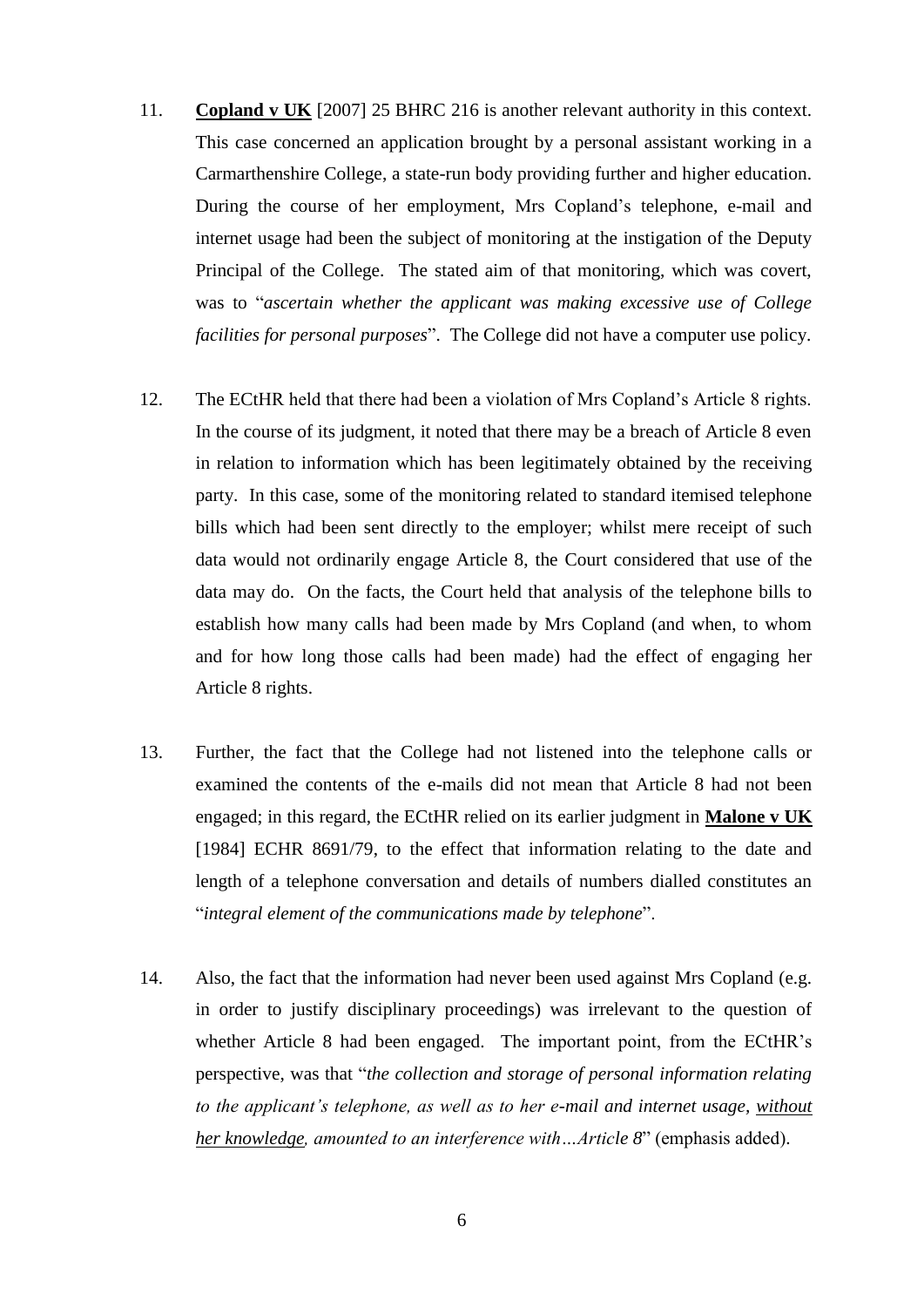15. The ECtHR rejected the UK Government's arguments that the interference with Mrs Copland's Article 8 rights was justified. The monitoring could not be "*in accordance with the law"*, given that "*there was no domestic law regulating monitoring at the relevant time*". Given that the monitoring was not "*in accordance with the law"*, the ECtHR was not required to go on and determine whether the monitoring of Mrs Copland's communications were "*necessary in a democratic society*" and/or proportionate. However, it did say this (at para.48):

> "The Court would not exclude that the monitoring of an employee's use of a telephone, e-mail or internet at the place of work may be considered '*necessary in a democratic society'* in certain situations in pursuit of a legitimate aim."

16. It is readily apparent from this passage that the ECtHR was not keen to endorse, condone or encourage employers to adopt the practice of 'invasive' employee monitoring as their default position.

#### **PRIVACY IN THE WORKPLACE – THE DOMESTIC LEGAL POSITION**

- 17. The relative lack of case law at ECtHR level makes it all the more important to seek guidance from the domestic authorities on what is and is not likely to constitute a permissible intrusion into the privacy rights of employees. Putting aside for one moment the consideration of whether an employee's Article 8 rights may or may not be engaged by the conduct of his employer, and the ECtHR test of objective justification / proportionality, it is always important to bear in mind the restraints placed upon an employer by reason of the fundamental implied term of mutual trust and confidence, which regulates all employment relationships governed by UK law.
- 18. In practice, many cases which are argued before Employment Tribunals may be advanced principally on this basis, and turn on considerations of whether an employer had "reasonable and proper cause" for the surveillance / monitoring in question (assuming that such conduct would be calculated or likely to destroy or seriously damage the relationship of trust and confidence between employer and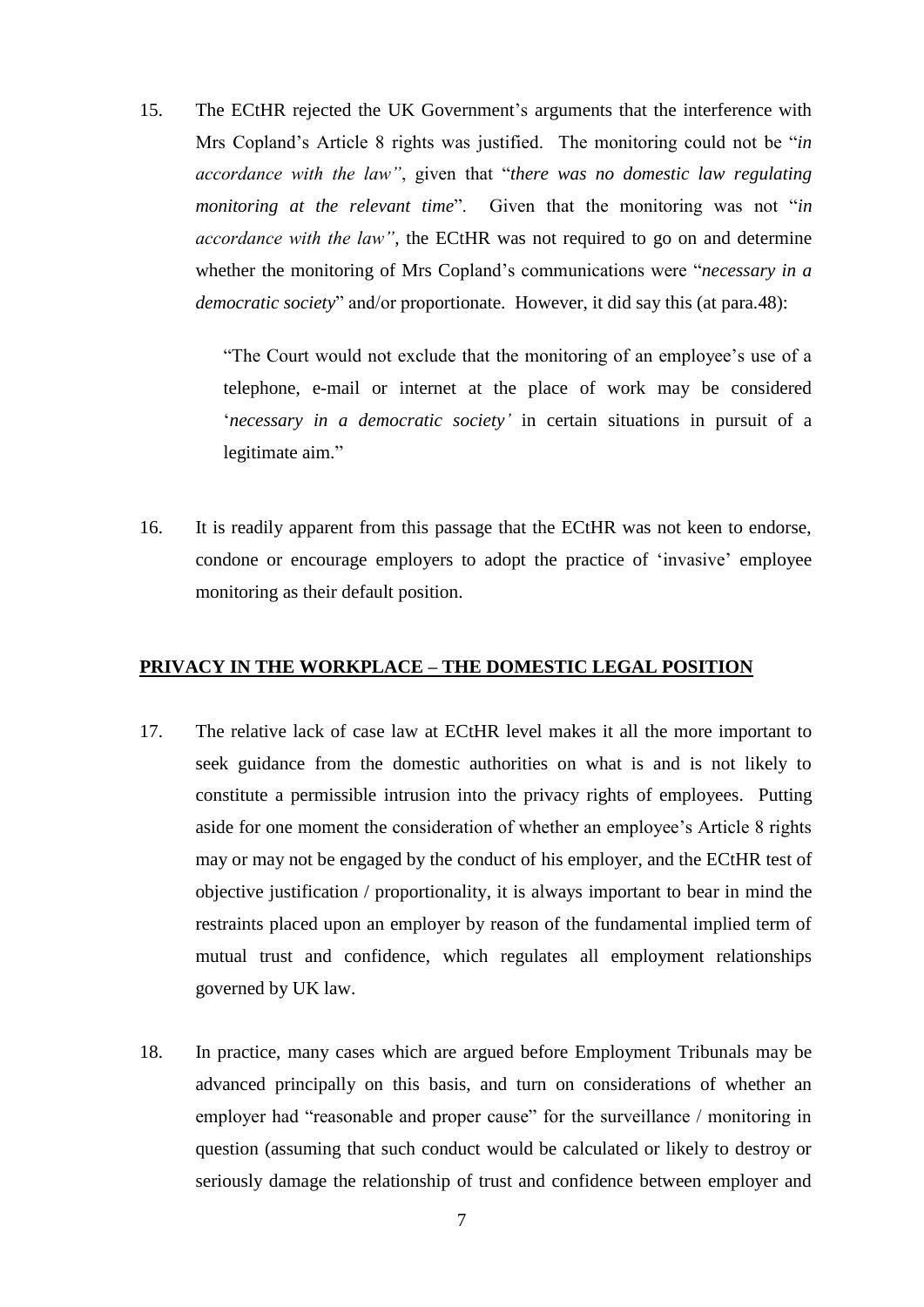employee), independent of jurisprudential debates about the precise impact / effect of Article 8 in the workplace.

19. Notwithstanding the above, it is possible to identify some helpful legal principles (at the domestic level) regarding the protection of privacy in the workplace. These are considered below.

#### The Range of Reasonable Responses Test

- 20. In **Turner v East Midlands Trains Ltd** [2012] IRLR 107, the claimant, a senior train conductor, was dismissed on grounds of gross misconduct; her employer believed that she had fraudulently created and sold fake tickets to customers, and dishonestly retained the proceeds. The claimant alleged that her dismissal was unfair and brought a claim in the tribunal. Amongst her arguments was a submission that the employer's investigation had not satisfied the procedural requirements which the proper protection of Article 8 rights required (having regard to the damage which the dismissal had on her reputation; her ability to secure alternative employment (i.e. stigmatisation); and the social relationships which she had developed with her work colleagues). The claimant's claim was dismissed before the Employment Tribunal and her appeal to the EAT was unsuccessful.
- 21. On appeal to the Court of Appeal, one of the issues requiring determination was whether the traditional range of reasonable responses provides a sufficiently robust, flexible and objective analysis of an employer's decision to dismiss, such that the Tribunal applying such a test would be complying with its obligations under Article 8. The CA held, *inter alia, that:*
	- 21.1 Where Article 8 rights are engaged, matters bearing on the culpability of the employee must be investigated with a full appreciation of the potentially adverse consequences to the employee;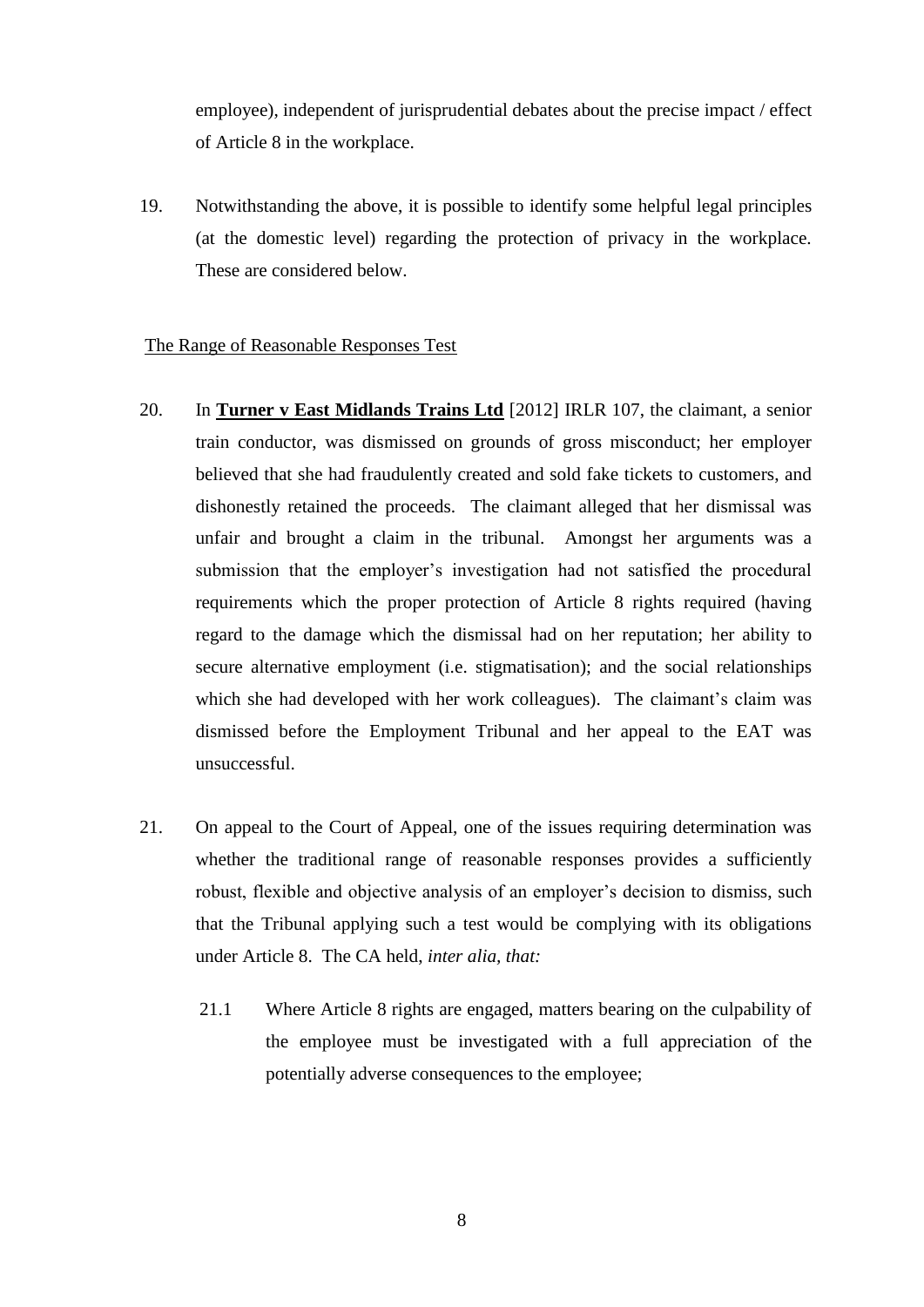- 21.2 The range of reasonable responses test allows for a heightened standard to be adopted where those consequences are particularly grave<sup>4</sup>; and
- 21.3 The range of reasonable responses test, applied properly by tribunals, is Article 8 compliant.
- 22. Interestingly, the CA observed that in the employment sphere, the ECtHR has openly acknowledged that some leeway should be given to employers in the discharge of their powers of dismissal; and that *some* deference is to be paid to the views of management that dismissal is an appropriate sanction. Elias LJ (at para. 56 of the CA's judgment) summarised the position thus:

"Strasbourg therefore adopts a light touch when reviewing human rights in the context of the employment relationship. It may even be that the domestic band of reasonable responses test protects human rights more effectively. Whether that is so or not, *Sanchez*<sup>5</sup> shows that the interests of the employer are given significant weight when carrying out the balancing exercise which Article 8(2) requires. *Sanchez* strongly reinforces my conclusion that the band of reasonable responses test provides a sufficiently robust, flexible and objective analysis of all aspects of the decision to dismiss to ensure compliance with Article 8"

(Emphasis added)

23. So, whilst **Turner** was not a breach of privacy case in the usual sense, the CA's decision regarding the impact of Article 8 on the domestic law of unfair dismissal is nevertheless important; and demonstrates the interplay between domestic statutory concepts regulating the employment relationship (such as the unfair dismissal test in s. 98 (4) ERA 1996) and human rights law.

1

<sup>4</sup> See for example **A v B** [2003] IRLR 405; and **Salford Royal NHS Foundation Trust v Roldan** [2010] IRLR 721

<sup>5</sup> **Palomo Sanchez and others v Spain** [\[2011\] IRLR 934,](https://www.lexisnexis.com/uk/legal/search/enhRunRemoteLink.do?A=0.46759026823975713&service=citation&langcountry=GB&backKey=20_T19141703921&linkInfo=F%23GB%23IRLR%23sel1%252011%25page%25934%25year%252011%25&ersKey=23_T19141700582) ECtHR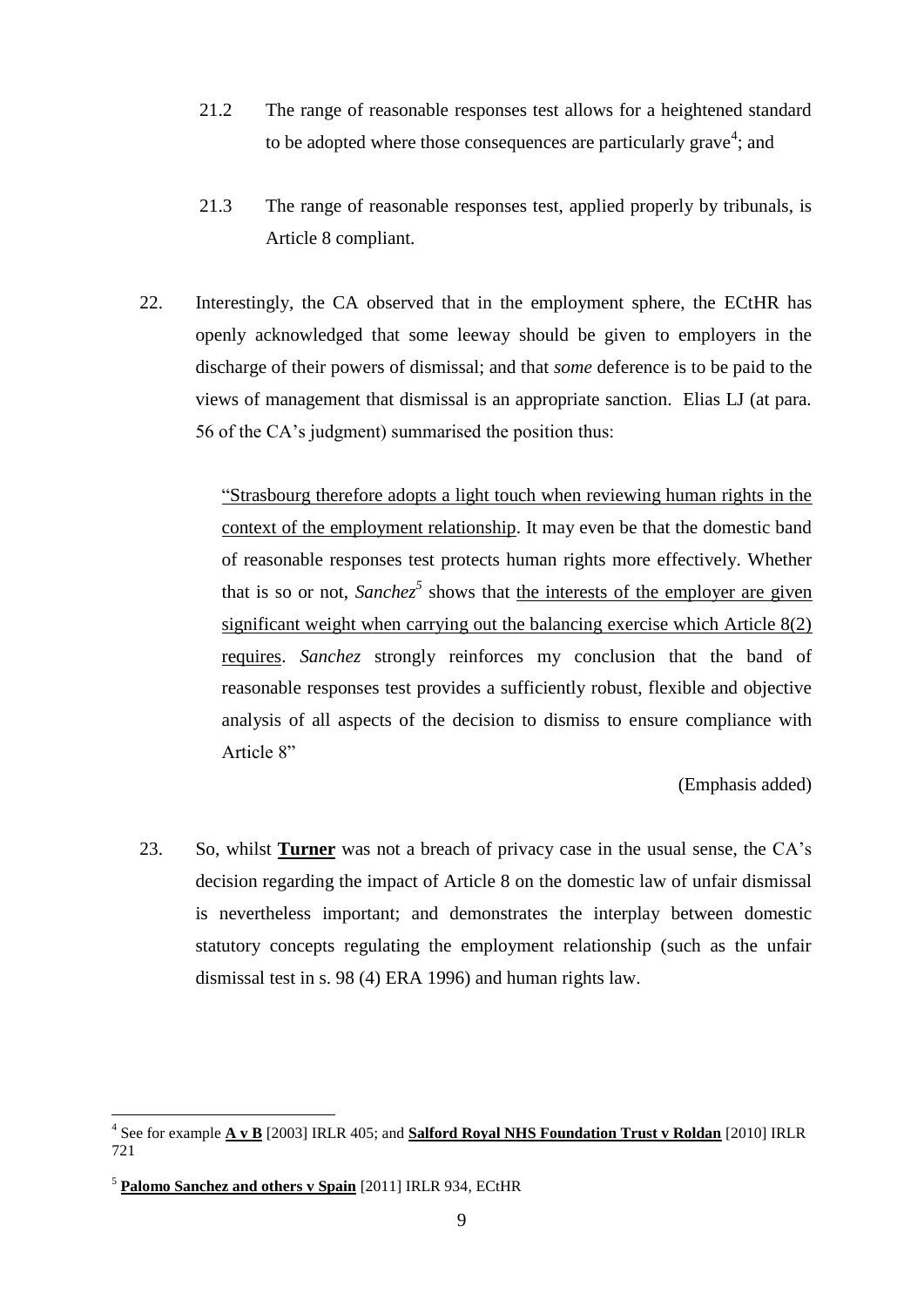#### Covert Surveillance

- 24. Before turning to consider some of the key cases involving covert surveillance in the employment context, a helpful starting point is the CA decision in **Jones v University of Warwick** [2003] EWCA Civ 151. In these civil personal injury proceedings, the defendant admitted liability but disputed that the claimant had the continuing disability which she alleged (which therefore impacted upon the assessment of quantum of damages). The defendant's insurer engaged a private detective to investigate the extent of the claimant's injuries and their effect on her day to day life. The private detective gained access to the claimant's home by posing (falsely) as a market researcher. The CA was ultimately required to determine whether the video recordings were admissible as evidence in the proceedings.
- 25. With some degree of reluctance, the CA held that the video evidence *was* admissible. It held as follows (at para. 28, *per* Lord Woolf CJ):

"…The court must try to give effect to what are here the two conflicting public interests. The weight to be attached to each will vary according to the circumstances. The significance of the evidence will differ as will the gravity of the breach of art 8, according to the facts of the particular case. The decision will depend on all the circumstances. Here, the court cannot ignore the reality of the situation. This is not a case where the conduct of the defendant's insurers is so outrageous that the defence should be struck out. The case, therefore, has to be tried. It would be artificial and undesirable for the actual evidence, which is relevant and admissible, not to be placed before the judge who has the task of trying the case. We accept Mr Owen's submission that to exclude the use of the evidence would create a wholly undesirable situation. Fresh medical experts would have to be instructed on both sides. Evidence which is relevant would have to be concealed from them, perhaps resulting in a misdiagnosis; and it would not be possible to cross-examine the claimant appropriately. For these reasons we do not consider it would be right to interfere with Judge Harris's decision not to exclude the evidence."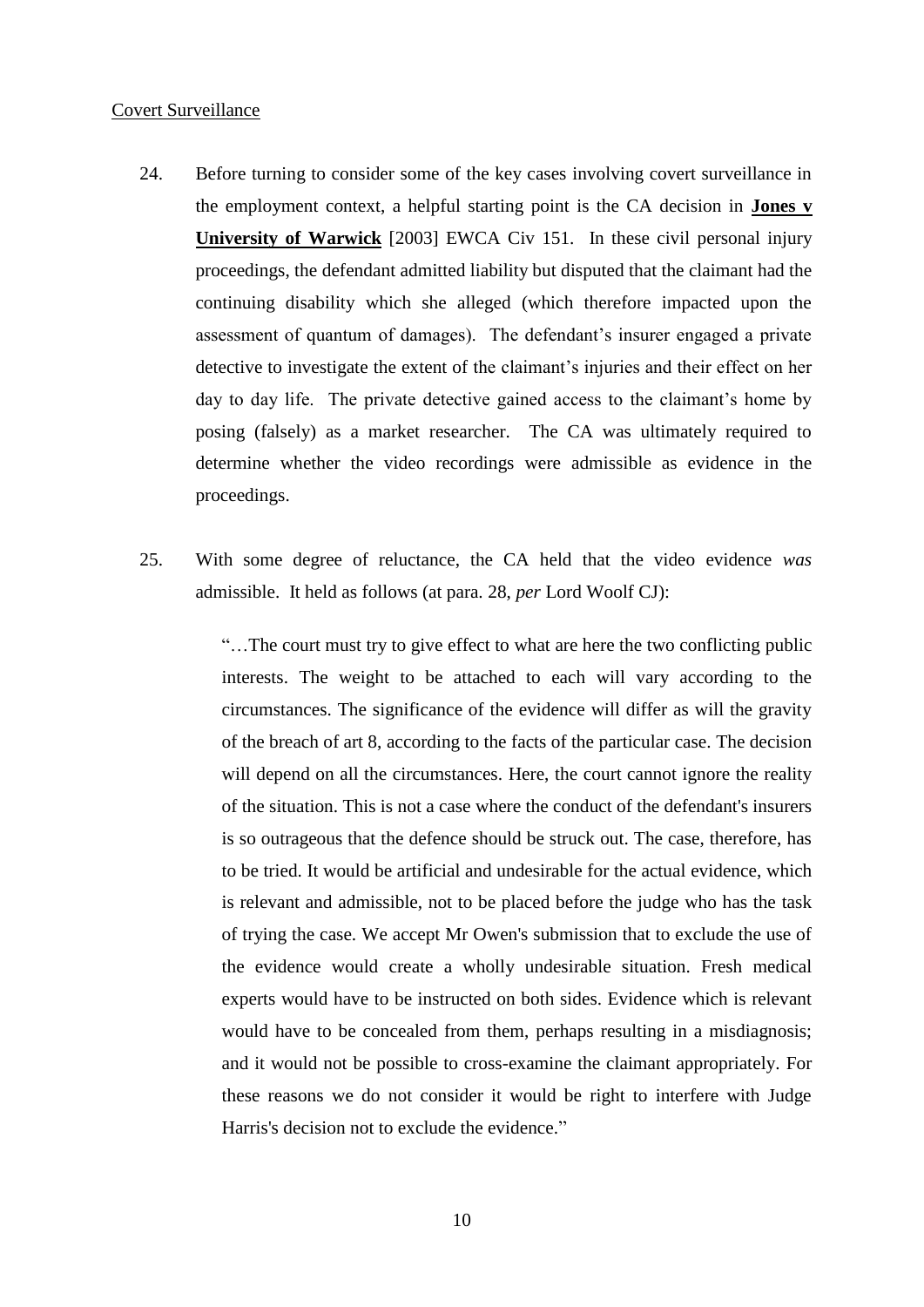26. The CA also dealt with a submission, advanced on behalf of the claimant (pursuant to Article 8), that unless it was *necessary* for the insurers to take the actions they did, then the evidence obtained by the private investigator must inevitably, in such a case, be held inadmissible. In support of this contention, Counsel for the claimant submitted that a failure to exclude the evidence would constitute a contravention by the court of *its* duty, pursuant to s. 6 of the HRA 1998, not to contravene the claimant's Article 8 rights. The CA rejected this submission, holding (at paras.  $26 - 27$ ):

> "[26]…While the court should not ignore the contravention of art 8, to adopt Mr Weir's approach would fail to recognise that the contravention would still remain that of the insurer's inquiry agent and not that of the court. The court's obligation under s 6 of the 1998 Act is to 'not itself act in a way which is incompatible with a convention right' (see *Venables v News Group Newspapers Ltd* [\[2001\] 1 All ER 908 at 917–918,](https://www.lexisnexis.com/uk/legal/search/enhRunRemoteLink.do?A=0.37516853792592675&service=citation&langcountry=GB&backKey=20_T19141851742&linkInfo=F%23GB%23ALLER%23vol%251%25sel1%252001%25page%25908%25year%252001%25tpage%25917%25sel2%251%25&ersKey=23_T19141851711) [\[2001\] Fam 430 at 445–446](https://www.lexisnexis.com/uk/legal/search/enhRunRemoteLink.do?A=0.04953358772265626&service=citation&langcountry=GB&backKey=20_T19141851742&linkInfo=F%23GB%23FAM%23sel1%252001%25page%25430%25year%252001%25tpage%25445%25&ersKey=23_T19141851711)  (paras 24–27).

> [27] As the Strasbourg jurisprudence makes clear, the convention does not decide what is to be the consequence of evidence being obtained in breach of art 8 (see *Schenk v Switzerland* (1988) 13 EHRR 242 and *PG and JH v UK* App No 44787/98 (25 September 2001, unreported), para 76). This is a matter, at least initially, for the domestic courts. Once the court has decided the order, which it should make in order to deal with the case justly, in accordance with the overriding objectives set out in CPR 1.1 in the exercise of its discretion under CPR 32.1, then it is required or it is necessary for the court to make that order. Accordingly if the court could be said to have breached art  $8(1)$  by making the order which it has decided the law requires, it would be acting within art  $8(2)$  in doing so."

27. Having determined that the evidence *was* admissible, the CA went on to emphasise its strong disapproval of the methods adopted by the defendant's insurer / private investigator, stating (at para. 29):

> "…While not excluding the evidence it is appropriate to make clear that the conduct of the insurers was improper and not justified. We disagree with the indication by Judge Harris to the contrary. The fact that the insurers may have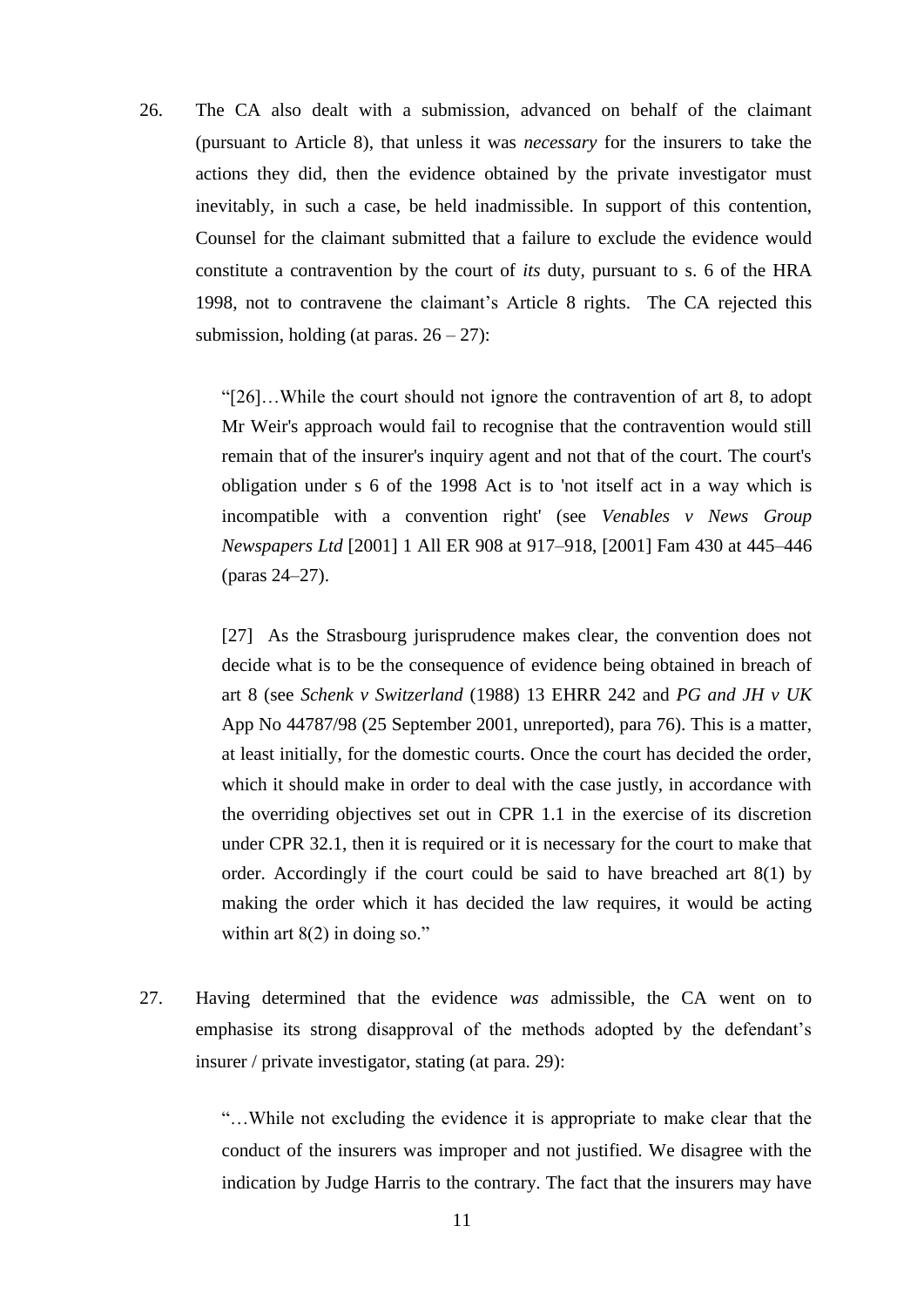been motivated by a desire to achieve what they considered would be a just result does not justify either the commission of trespass or the contravention of the claimant's privacy which took place. We come to this conclusion irrespective of whether Mr Weir is right in contending that in this particular case the evidence could be obtained by other means."

28. The CA also went on to emphasise the adverse costs risk that a party will inevitably run, if it elects to engage in such conduct, stating (at para. 30):

> "…In giving effect to the overriding objective, and taking into account the wider interests of the administration of justice, the court must while doing justice between the parties, also deter improper conduct of a party while conducting litigation. We do not pretend that this is a perfect reconciliation of the conflicting public interests. It is not; but at least the solution does not ignore the insurer's conduct."

- 29. So, what has been the approach of Tribunals and the EAT to the use of covert surveillance in relation to employment matters? Several cases are discussed below.
- 30. In **McGowan v. Scottish Water** [2005] IRLR 167, Mr McGowan was suspected by his employer of falsifying his timesheets with regard to call out time. The employer decided to organise covert surveillance of Mr McGowan's home. He lived in tied accommodation. Surveillance of his comings and goings continued for a week and was an important element of the evidence from which Scottish Water decided to dismiss him.
- 31. Mr McGowan claimed that his dismissal was unfair because it involved a breach of Article 8. Stranraer Employment Tribunal held that there had been no interference with his Article 8 rights because the surveillance had been carried out from a public road (and could therefore have been undertaken by any member of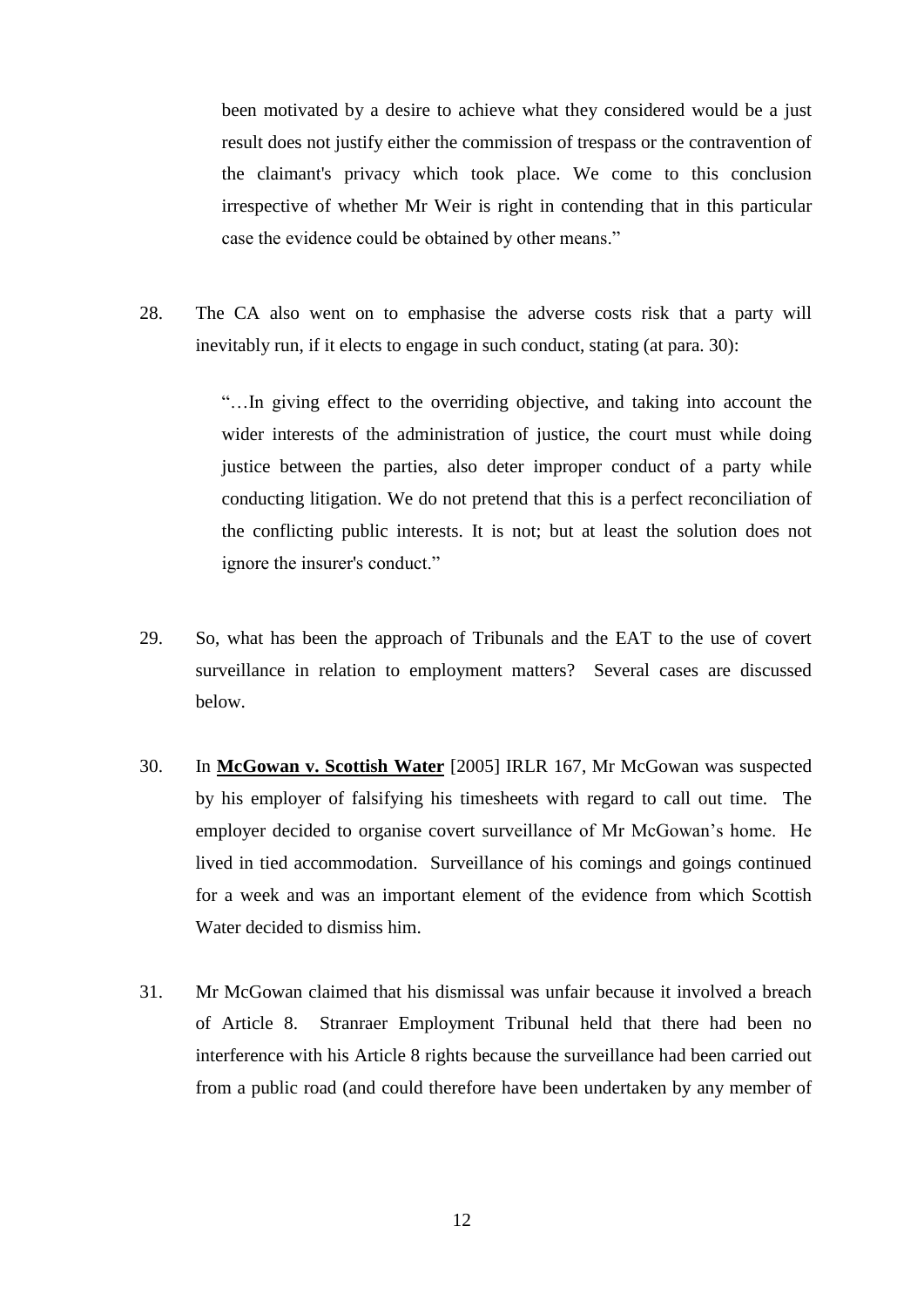the public). $6$  It added that the employer's actions would in any event have been justified by reference to Article 8 (2), having regard to the gravity of the offence under investigation.

32. Mr McGowan appealed, arguing that the Tribunal had misapplied the ECHR. The appeal was dismissed, albeit on narrower grounds than relied upon at first instance, and by a majority only. Having first found (although with slightly uncertain reasoning) that "*covert surveillance of a person's home, unbeknown to him or her, which tracks all people coming and going from it…raises at least a strong presumption that the right to have one's private life respected is being invaded*", the EAT (Scotland) went on to consider justification:

> "13. …It has to be borne in mind that the respondents are a public corporation and they were investigating what was effectively criminal activity in the sense of fraudulent timesheets. They did consider how best to deal with the matter particularly with regard to inserting cameras in the workplace but concluded that such would be impractical and ineffective. It has also to be borne in mind that it could at least be argued that the tied house was part of the workplace. Be that as it may, the aim of the surveillance was to see or quantify the number of times the appellant left the house to go to the process plant which would plainly bear upon the accuracy or otherwise of the subsequently submitted timesheets. Thus it went to the heart of the investigation that the employer was bound to carry out to protect the assets of the company. The position is, therefore, that by alleged conduct on the part of the appellant, namely, the issue of false timesheets, the respondent is forced into action to investigate the matter. It is not the case where surveillance was simply undertaken for external or whimsical reasons. In our view, it goes to the essence of the obligations and indeed rights of the employer to protect their assets. Looking at the matter this way, it therefore seems to us that it is not disproportionate, and, accordingly, the findings of the tribunal that the Article was not breached can be supported on this basis. It has to be borne in mind that the suspicions of the employer were found to be established and the

<u>.</u>

<sup>&</sup>lt;sup>6</sup> See **Miailhe v. France (No.2)** (1997) 23 EHRR 491, for support for the proposition that there is no reasonable expectation of privacy where the subject is monitored in public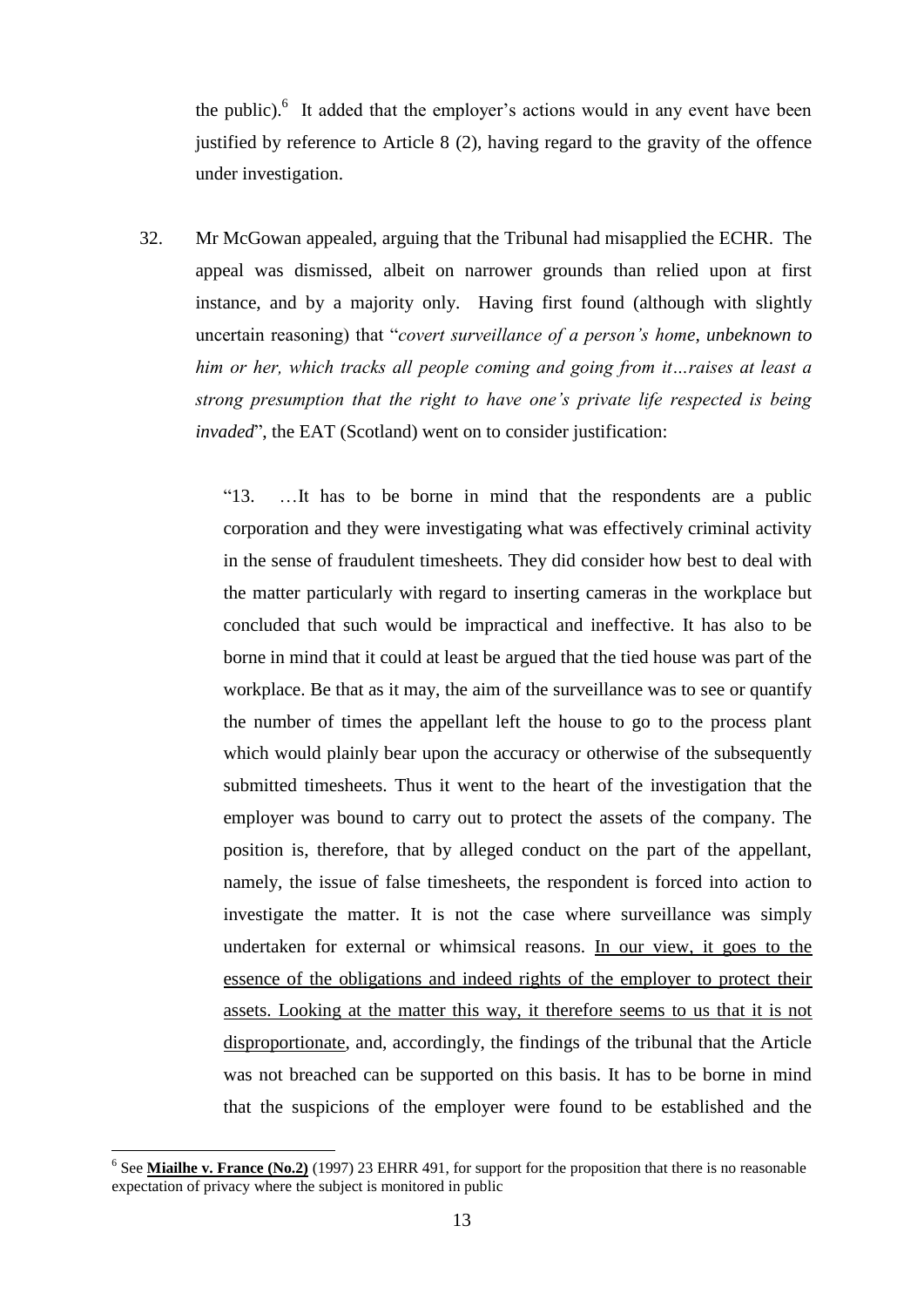subsequent disciplinary process, which is not challenged as a matter of fairness, resulted in the appellant being dismissed on grounds of dishonesty, a very important aspect of the case.

14. It has to be recorded that this is a majority decision. The minority member was of the view that the surveillance operation was not justified against the background of the Convention and was accordingly disproportionate. He would have allowed the appeal."

(Underlining added)

- 33. The decision in **McGowan** was not greeted with a great deal of fanfare at the time, but was an important marker that Tribunals should apply an objective test to the infringement of the right to privacy in the workplace. Although not spelled out, the implication of the EAT decision was that, had the surveillance been found to have been in breach of Article 8, the dismissal would therefore have been unfair.
- 34. The EAT in Scotland again considered the issue of covert surveillance in **McCann v Clydebank College** [2010] UKEATS/0061/09/BI. In this case, the claimant (a part-time employee) was filmed without his knowledge, as the College suspected that he was carrying out work for another employer whilst claiming sick pay from the College. A private investigator obtained video footage of the claimant at home, and also working at the garage where he was suspected of 'moonlighting' during his sickness absence. In dismissing the claimant, the College relied on the garage footage only.
- 35. The claimant's claim for unfair dismissal was rejected by the Tribunal. In its judgment, the EAT (Scotland) summarised the Article 8 point as follows:

"…the tribunal considered at paras 242 – 248 the Appellant's submission referred to above that the use of surveillance constituted a breach of his rights under art 8. It appears to have been common ground that if that were established the dismissal would be unfair; and since there is no issue as to that before us we will proceed on that basis. The tribunal directed itself, in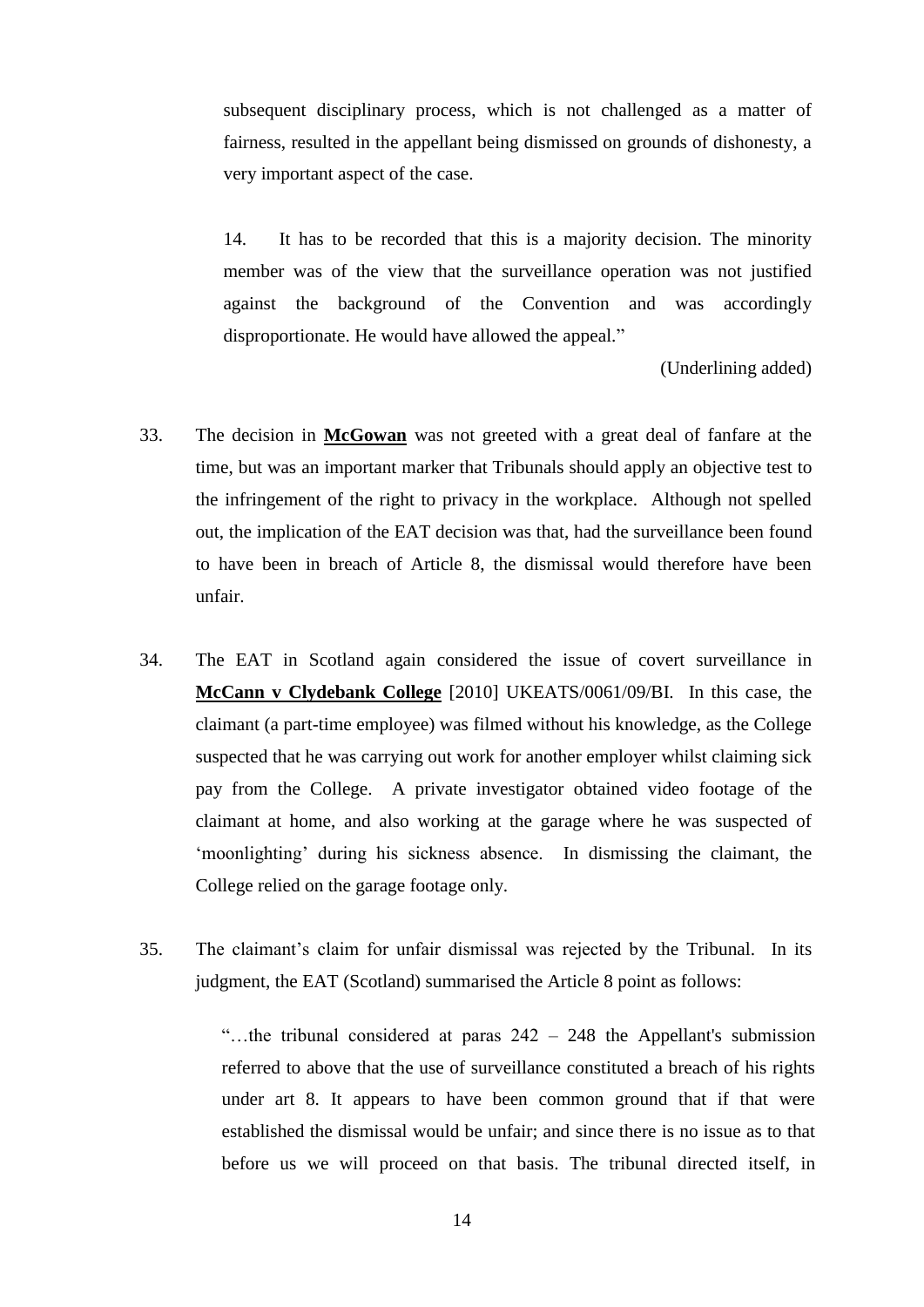accordance with the decision of this tribunal (Lord Johnston presiding) in *McGowan v Scottish Water* (EATS/0006/04), that the question of whether there was a breach of art 8 depended on whether the use of surveillance was disproportionate. At para 247 it considered that question and decided it in the Respondent's favour. Accordingly it concluded, at para 248, that the DVD evidence was admissible…"

- 36. In rejecting the claimant's appeal, the EAT held that it could see "nothing wrong" with the Tribunal's approach or conclusions in this regard.
- 37. A first instance but nevertheless salutary warning for employers concerned about malingering employees comes in the form of **Pacey v Caterpillar Logistics** [2010] ET Case No. 3501719/10. In this case, the employer's insurers (with the knowledge and approval of the employer) engaged a private investigator to compile a report on the claimant's activities whilst he was absent from work on sick leave (with a back injury). In the course of the surveillance the claimant was filmed undertaking some ordinary day to day tasks, such as shopping and taking his dog for a walk. However, he was not videoed doing anything obviously strenuous, or which clearly indicated that he was in fact fit for work (and was malingering). Following receipt of the report and video evidence, the claimant was dismissed for gross misconduct (specifically, falsely claiming sick pay whilst fit for work).
- 38. The Tribunal found that the claimant's dismissal was unfair. Amongst other matters, the Tribunal held it was "completely incomprehensible" that the respondent had failed to show the video to a medical expert (such as its own Occupational Health doctor) prior to the decision to terminate the claimant's employment. It was clear that only a medical expert could properly assess the claimant's fitness to work; and whether he had in fact been malingering.
- 39. Interestingly, in its judgment the Tribunal steered clear from holding that the employer's decision to covertly monitor the claimant, away from the workplace, was itself manifestly unreasonable or unjustified (notwithstanding that the claimant had a good work record and had never been accused of malingering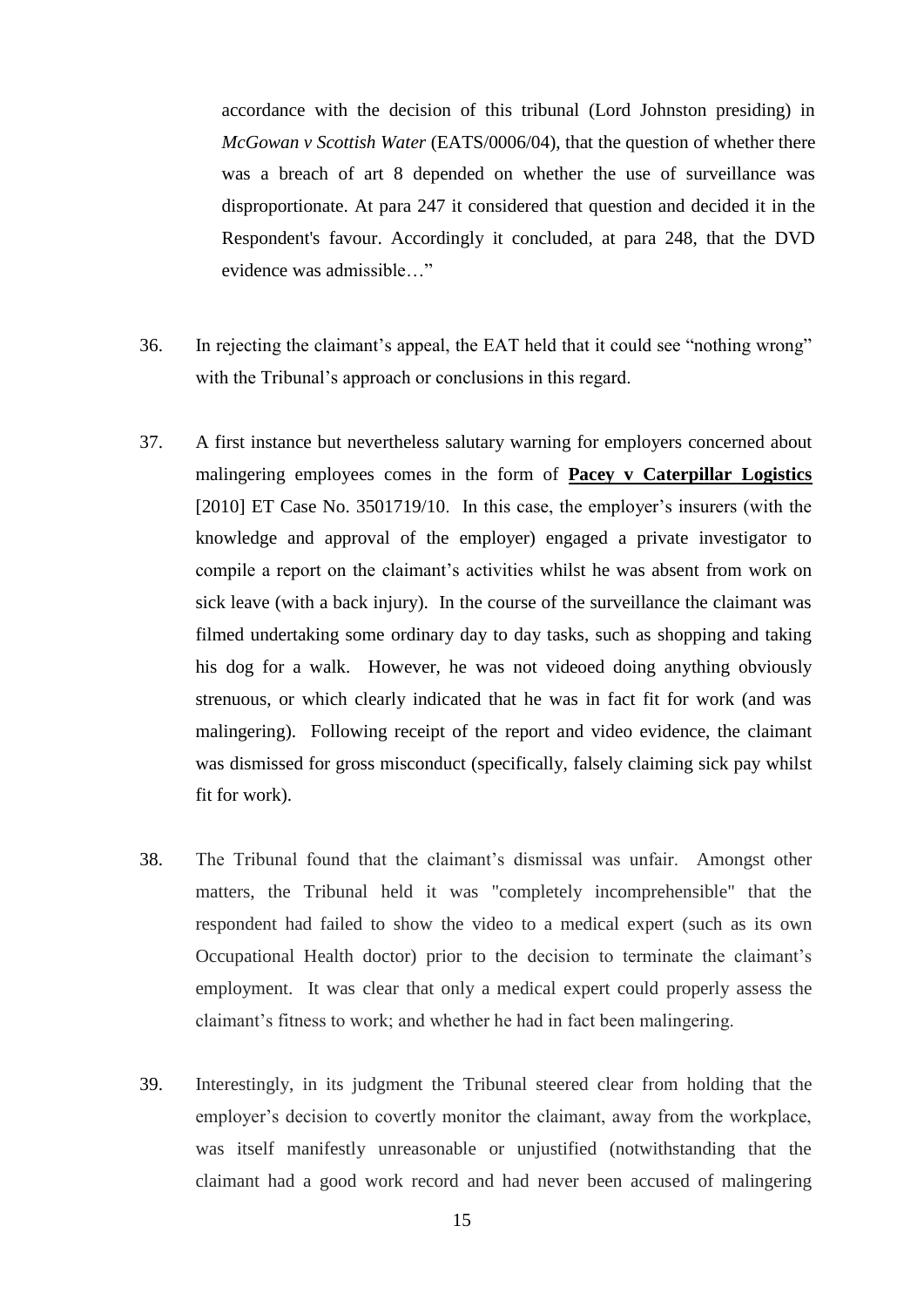before). The Tribunal's criticisms were directed more towards the manner in which the respondent had utilised the covertly obtained video evidence (as a basis for dismissal), as opposed to the gathering of the evidence *per se.*

- 40. **City of Swansea v Gayle** [2013] IRLR 768 is a recently reported case which illustrates the limits on an employee's right to privacy, in circumstances where they are acting in an essentially fraudulent manner, to the detriment of their employer. Here, the claimant's employer obtained video evidence of him outside a local sports centre (on five occasions), whilst he was supposed to working (and was claiming payment on the basis that he was at work). The claimant had previously been spotted on two occasions (by colleagues) playing squash at the sports centre whilst he was supposed to be at work. The claimant was dismissed for gross misconduct.
- 41. The Tribunal upheld the claim of unfair dismissal (albeit awarding nil compensation on the basis of contributory fault), partly on the basis that the employer had breached the claimant's Article 8 rights.
- 42. The EAT overturned this decision on appeal, substituting a finding of fair dismissal. Strikingly, the EAT concluded that the claimant's Article 8 (1) rights had not been engaged *at all*; and therefore the employer's actions did not require justification under Article 8 (2). It accepted the submissions of the respondent's Counsel, who relied upon three factors in support of his contention:
	- 42.1 The photography was "*in a public place of somebody in a public place*" (specifically, it recorded the claimant outside the sports centre rather than inside the premises);
	- 42.2 The claimant was "on the clock" when the surveillance occurred i.e. the footage was taken at a time when the claimant was supposed to be at work. Put simply, "*An employer is thus entitled to know where someone is and what they are doing in the employer's time. An employee can have no reasonable expectation that he can keep those matters private and secret*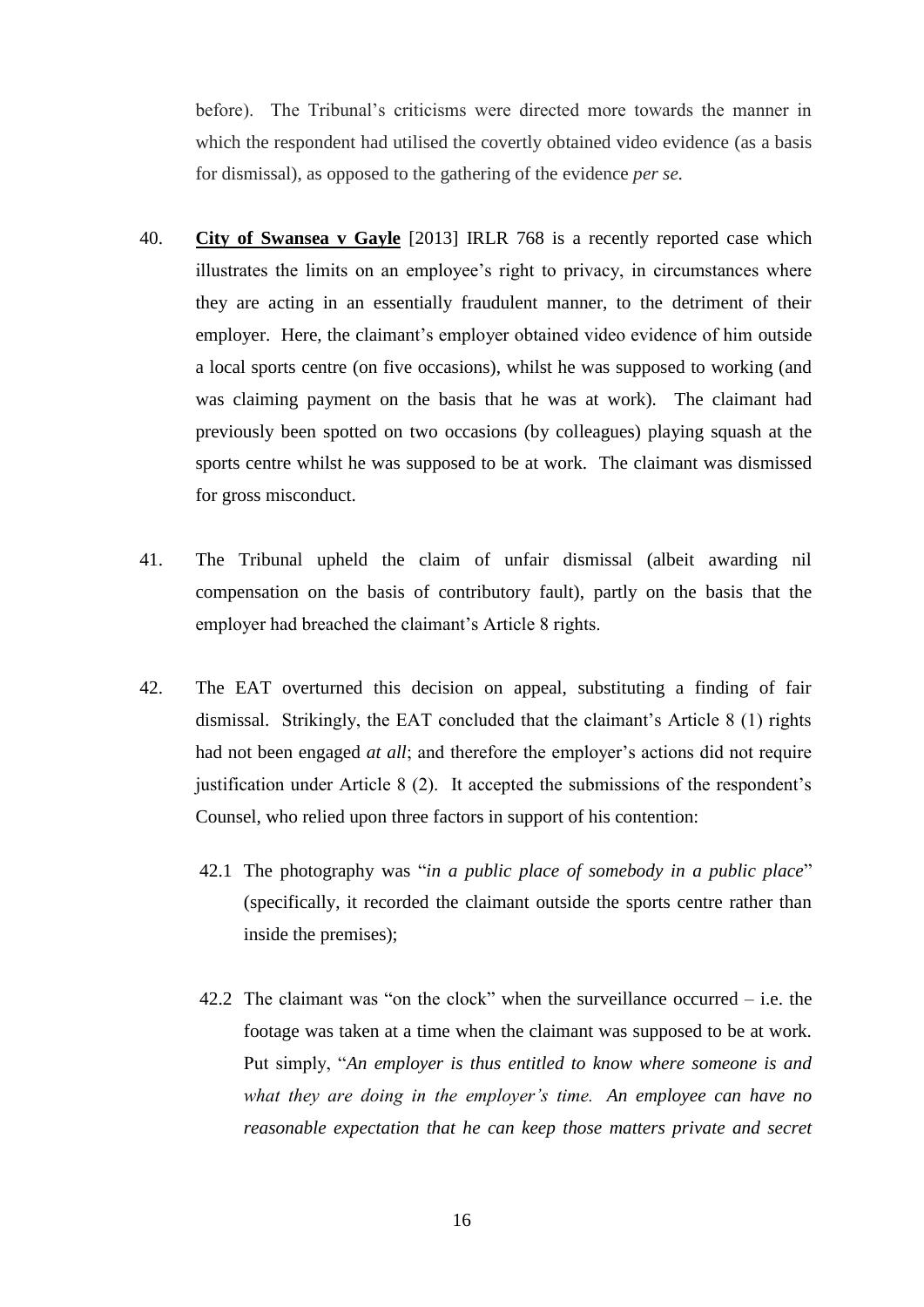*from his employer at such a time. To do so would be to run contrary to the contract he had entered with his employer*"; and

- 42.3 The claimant was a "*fraudster*"; he was "*busily engaged on his own business whilst receiving his employer's money for his employer's business. He was presenting himself as having been elsewhere and on his employer's business when he was not*".
- 43. Significantly, the EAT also appeared to steer a course away from the assumption (which may be inferred from the reasoning in **McGowan**, for instance) that taking into account evidence obtained in breach of an employee's Article 8 rights, when deciding to dismiss, will *necessarily* render that dismissal unfair. It held (at paras.  $25 - 26$ :

"[25]…There is no separate freestanding right to hold a dismissal unfair because an Employment Tribunal has a criticism of the way in which or a distaste for the way in which an employer has behaved. It is not evaluating the employer's conduct in a vacuum. It is asking the question in the context of the employer's decision to dismiss. However reprehensible an employer's behaviour may be in moral or social terms, it is only the extent to which that impacts on the fairness of the dismissal which is relevant to the Tribunal's decision.

[26] What is reasonable or unreasonable must have that focus. The decision which is to be held reasonable or unreasonable is that of dismissal. Accordingly, it is only if the faults in the investigation are relevant to the dismissal that it is likely to be held unreasonable. As Mr Cohen put it, to hold as the Tribunal did here that the behaviour of the employer was disproportionate because it did not need to rely upon the surveillance in addition to the oral evidence it already had says nothing nor could it say anything about the reasonableness of forming a view upon the material available that the employee was guilty. Further, it is never likely, if ever it could be, that an investigation will be held unreasonable because it is too thorough - at least without the nature of the investigation having in some other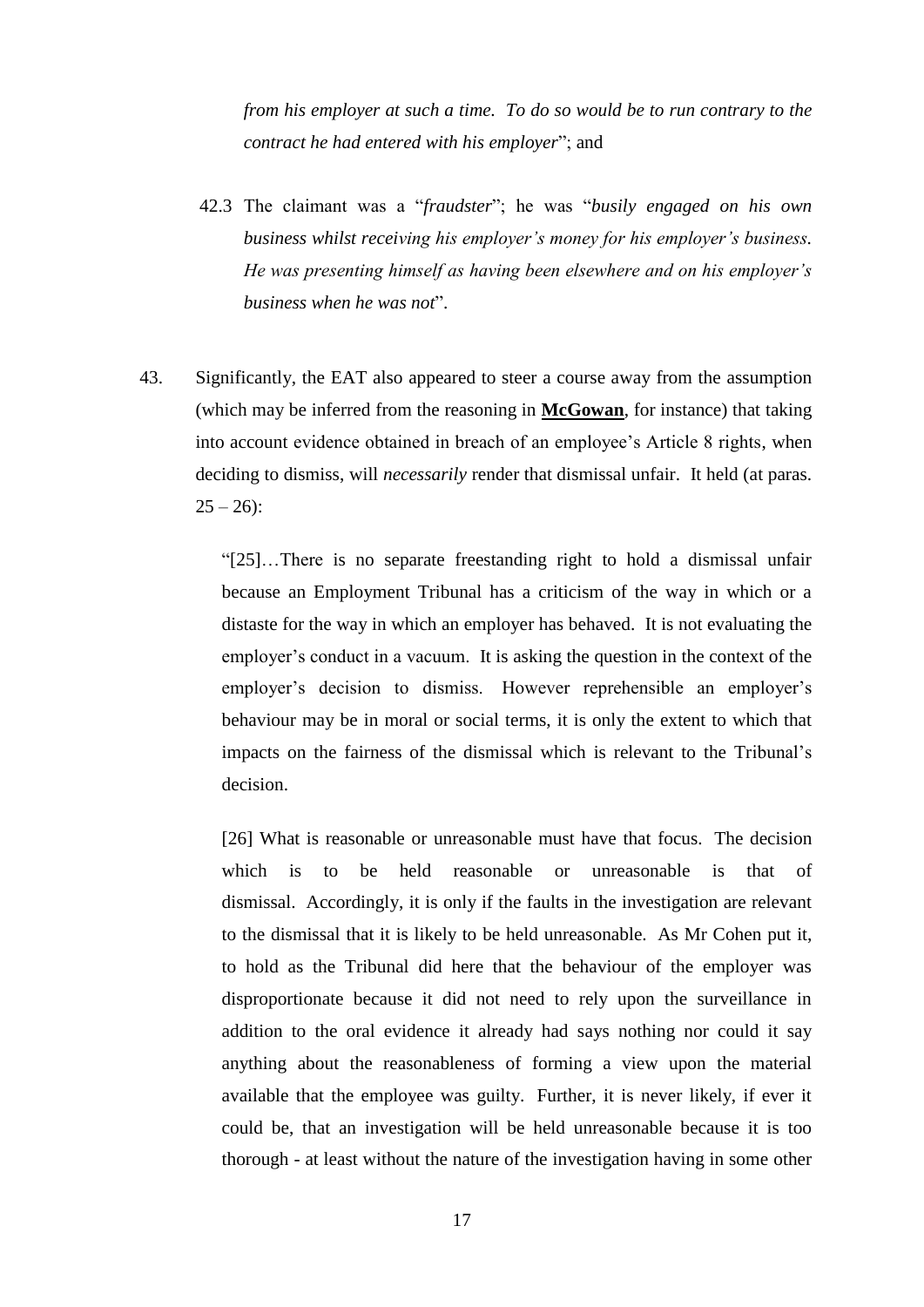way made the dismissal of the employee unfair. If what was unfair here about what the employer did was taking videos of him in public, and it had nothing to do with the dismissal because the dismissal was already sufficiently evidenced, then that would be no basis for holding the dismissal unfair since it would not be relevant to the dismissal itself, even although in this separate respect the employer might not have behaved entirely to the Tribunal's liking."

- 44. Although the EAT's conclusion on the Article 8 (1) issue rendered it unnecessary to determine the question of justification under Article 8 (2), the EAT nevertheless went on to express some strong views on the matter. It identified two legitimate aims which the Council could legitimately have relied upon, namely:
	- 44.1 The prevention of crime; and
	- 44.2 The protection of the rights and freedoms of others; "*the 'others' here being the employers whose money was at stake and who had contractual rights in agreement with the Claimant that he would behave in a way in which as it happened he did not*".
- 45. Having identified these legitimate aims, the EAT indicated that any interference with the claimant's Article 8 (1) rights would, in its view, have been proportionate and justified.

#### Covert Recordings

- 46. The author's experience is that covert recordings of workplace interactions are on the rise; principally due to the audio recording capacity of smartphones. The admissibility of such recordings can be the subject of fiercely contested arguments at preliminary hearings; and it is an area which is likely to attract further appellate litigation.
- 47. **Chairman and Governors of Amwell View School v Dogherty** [2007] IRLR 198 demonstrates that not all covertly recorded material, even if potentially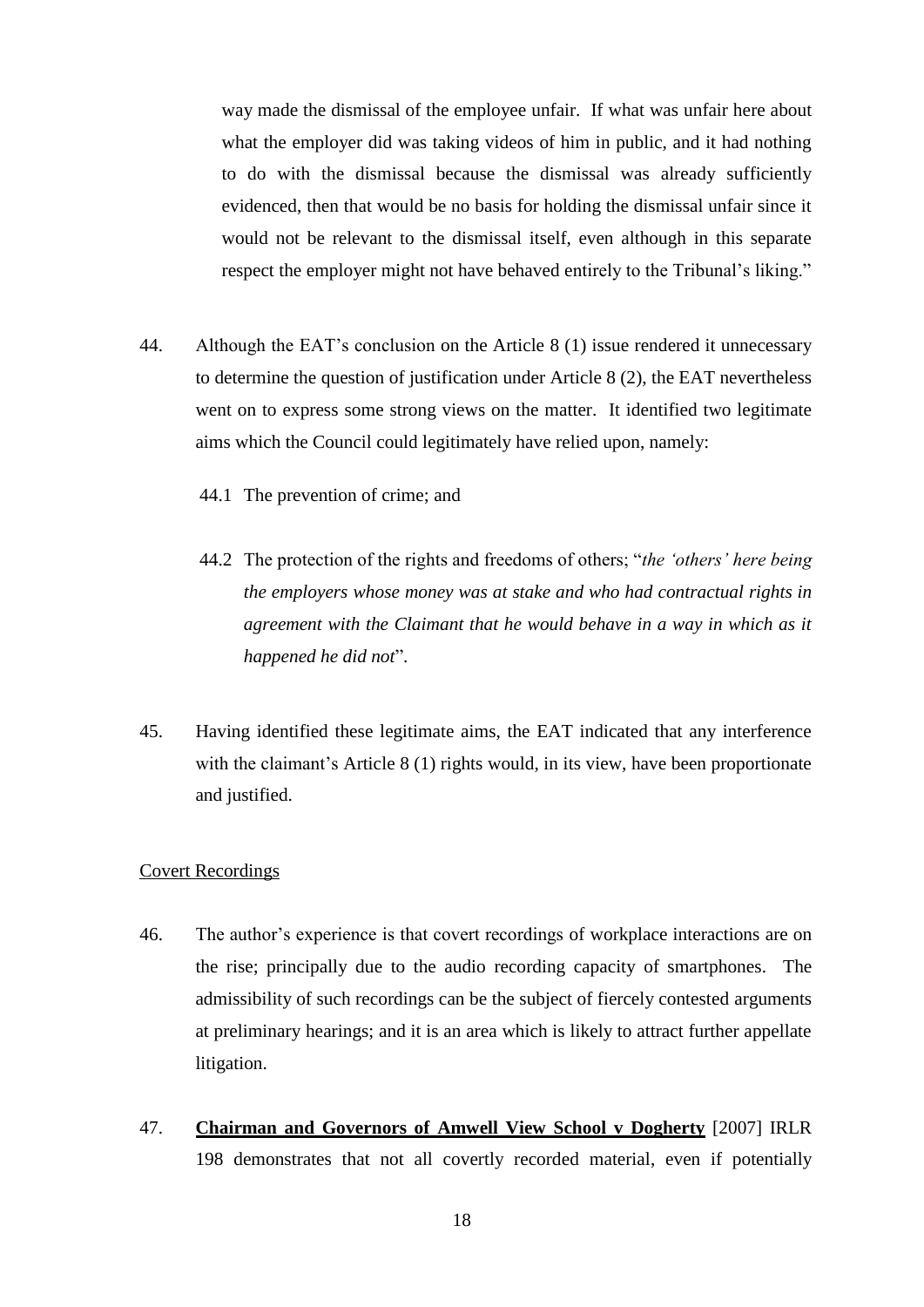relevant to the issues in dispute, will necessarily be admissible as evidence in proceedings. In this case, Ms Dogherty was dismissed following allegations that she had abused pupils at a school for children with learning difficulties. She covertly recorded the disciplinary and appeal hearings. She had also left the recording device in the relevant room when the panel was deliberating in private so that their private deliberations were also recorded. In a claim for unfair dismissal, Ms Dogherty sought to rely on the transcripts of *all* of the meetings, both open and private. The Respondent sought to exclude all of the recorded material. The Tribunal permitted all of the material to be adduced, although it made a costs order against the claimant, principally as a result of her late disclosure of this material.

- 48. The Respondent's appeal to the EAT was allowed in part. The EAT rejected the submission that the material in issue had been obtained in breach of the Article 8 rights of the school governors whose voices had been captured on tape. The EAT appeared wrongly to assume that because no interference could be shown with the governors' "family life", Article 8 could not be engaged at all – suggesting a failure to understand the import of either **Niemietz** or **Halford** (discussed above). However, the EAT did hold that public policy considerations required that the recording of the disciplinary panel's private deliberations should have been excluded. The EAT emphasised that all the parties had been asked to withdraw and the panel legitimately and genuinely expected its deliberations to be conducted behind closed doors.
- 49. Whilst it is an unusual case in that it involves an allegation that an *employee* (i.e. the claimant in Tribunal proceedings) breached rights of privacy, the result is consistent with the **Halford** analysis: the key question was what the school governors had expected once the parties had retired to deliberate. In holding that where *some* evidence is obtained by a gross invasion of privacy it ought to be excluded from Tribunal / Court proceedings, the EAT established an interesting precedent for cases where it is the *employee* who is arguing that nefariouslyobtained evidence should be excluded from consideration.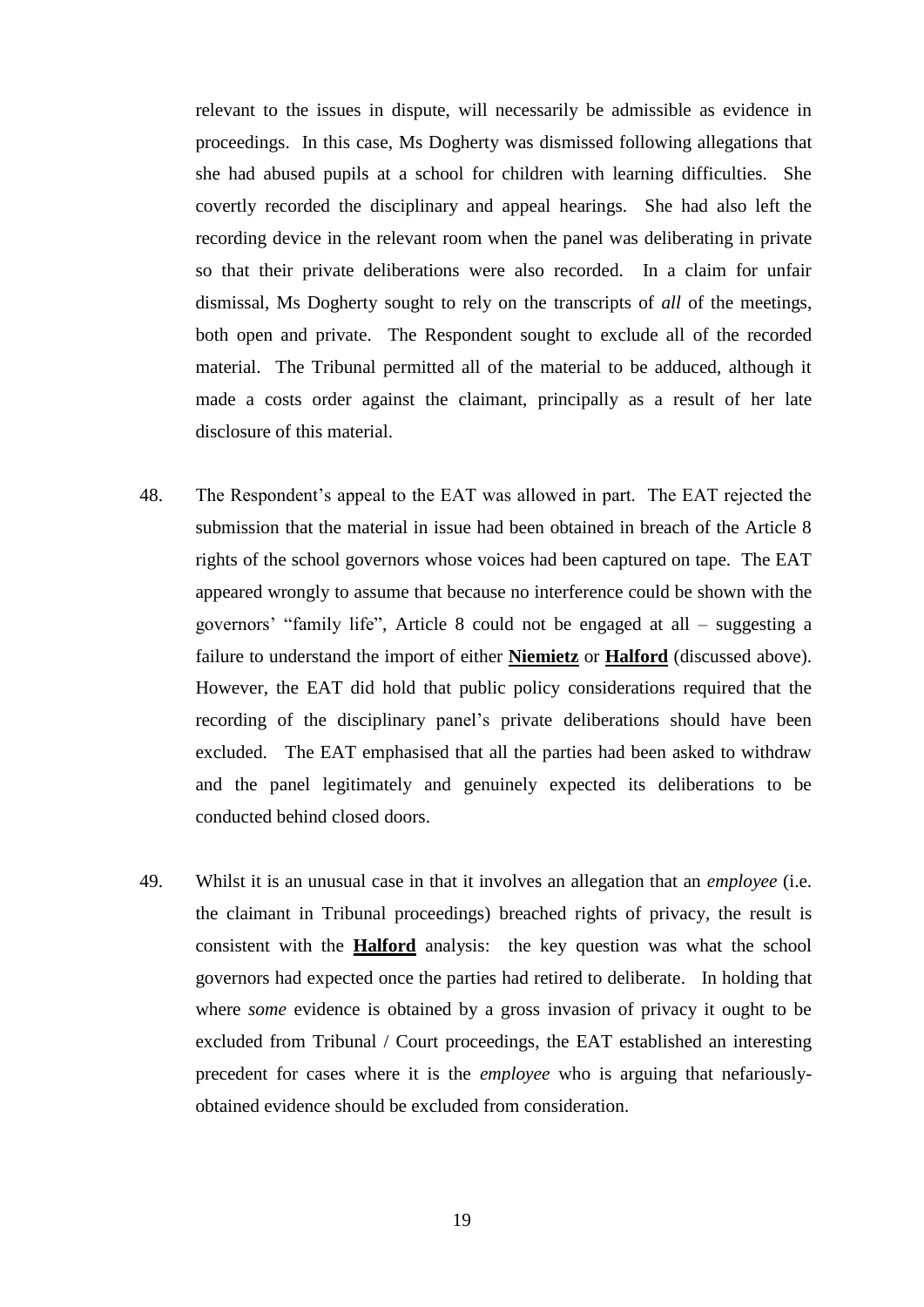- 50. The issue of admissibility of covert recordings was re-visited by the EAT in **Vaughan v London Borough of Lewisham & Others** [2013] UKEAT/0533/12/SM. Here, the claimant (who had presented a claim of discrimination) applied for permission to rely on 39 hours' worth of covert recordings that she had made, using a dictaphone, of communications between herself and her managers and colleagues. The claimant alleged the recordings would prove that official notes made by the respondents were inaccurate or wrong. However, at the time when she presented her application to the Tribunal, the claimant did not make available (whether to the tribunal or the respondent) the recordings, or transcripts of the recordings (or any part thereof). The Employment Judge refused the application.
- 51. On appeal, the EAT stated that the practice of covert recordings is "*very distasteful*". However, it went on to confirm that such recordings are "*not inadmissible simply because the way in which they were taken may be regarded as discreditable*" (citing **Dogherty** with approval).
- 52. On the particular facts, the EAT held that the Employment Judge had made the right decision (albeit the EAT not convinced with the entirety of her reasoning), as it was not possible for the Judge to form any view as to the relevance and thus the admissibility of the recordings. Had the claimant submitted a more focused application, with reference to particular parts of the recordings and/or or transcripts on which she intended to rely at trial, the outcome could well have been different.

# Monitoring at work: the ICO Guidance

53. In terms of practical guidance for employers seeking to understand the boundaries of permissible monitoring (and the principles of good practice), a useful resource is the ICO 'Data Protection Employment Practices Code', Part 3 of which deals with 'Monitoring at work'.<sup>7</sup> The guidance emphasises the importance of:

<sup>&</sup>lt;sup>7</sup> [http://ico.org.uk/for\\_organisations/data\\_protection/topic\\_guides/employment](http://ico.org.uk/for_organisations/data_protection/topic_guides/employment)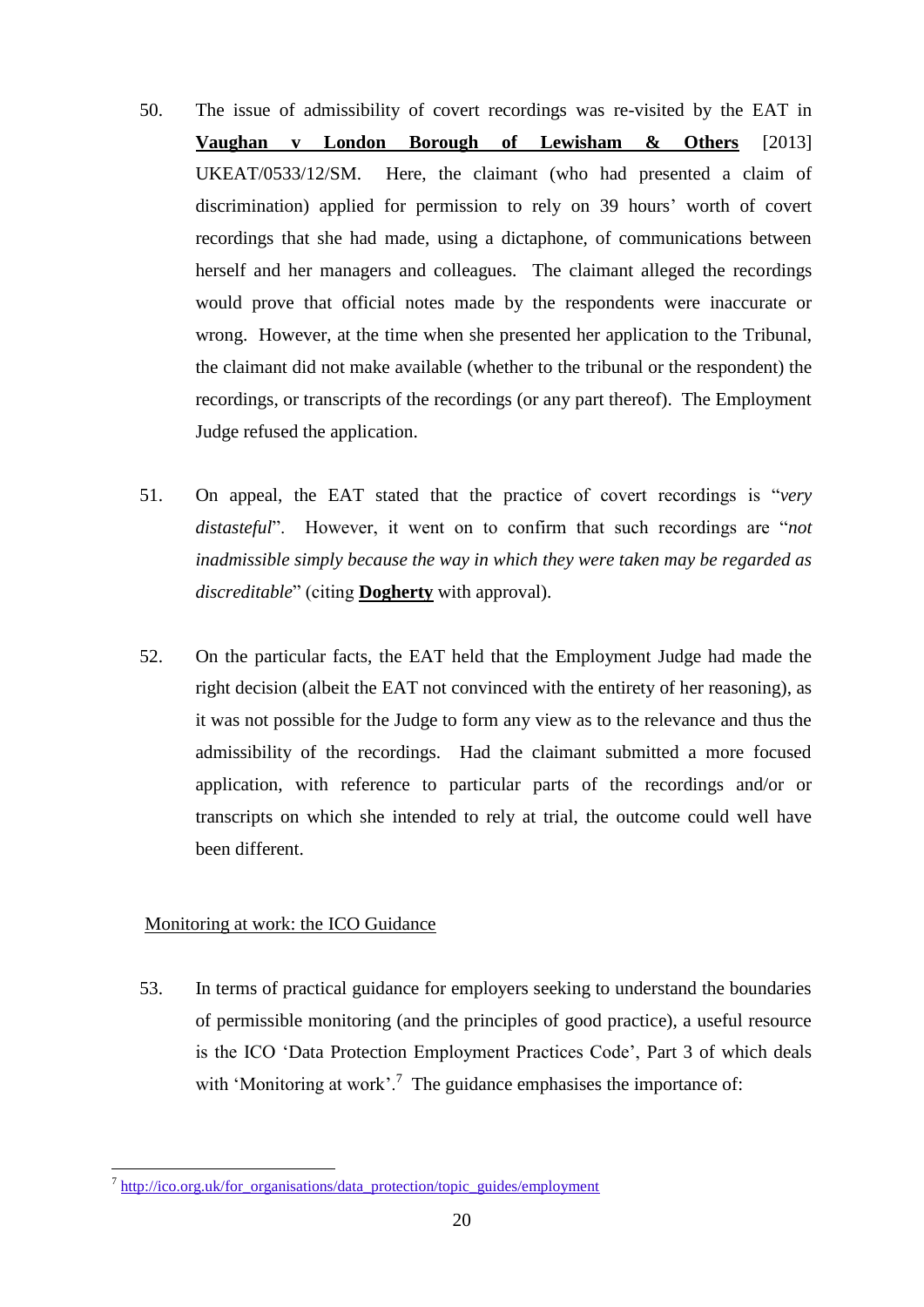- 53.1 Openness and transparency i.e. ensuring that, save in exceptional circumstances, employees are made aware of the proposed monitoring (and its purpose);
- 53.2 Education and accountability i.e. ensuring that a dedicated individual(s) has responsible for authorising monitoring, and has read and familiarised himself with all relevant parts of the Code;
- 53.3 Security ensuring that information obtained through monitoring is kept secure and not disclosed to third parties (unless absolutely necessary);
- 53.4 Avoiding 'mission creep' i.e. not using information obtained through monitoring for a collateral purpose (unless there are very good reasons to do so);
- 53.5 Proportionality i.e. using monitoring for a particular, targeted, purpose; rather than as an all-encompassing default position; and
- 53.6 Sensitivity i.e. avoiding reading emails etc which are clearly intended to be personal, private and confidential.
- 54. The Code also deals with other areas where thorny data protection issues can frequently arise, such as the recruitment and selection of workers, managing employment records, and dealing with information about workers' health (which are outside the scope of this paper).

#### RIPA

55. RIPA is a complicated and controversial piece of legislation; put simply, it provides a statutory framework which certain public bodies, who wish to carry out particular types of "directed surveillance" (including interception activities, and other covert monitoring "in the course of transmission"), are expected to comply with. Provided that the activities in question fall within the scope of the Act, and the public authority has acted in accordance with the Act, it will be deemed to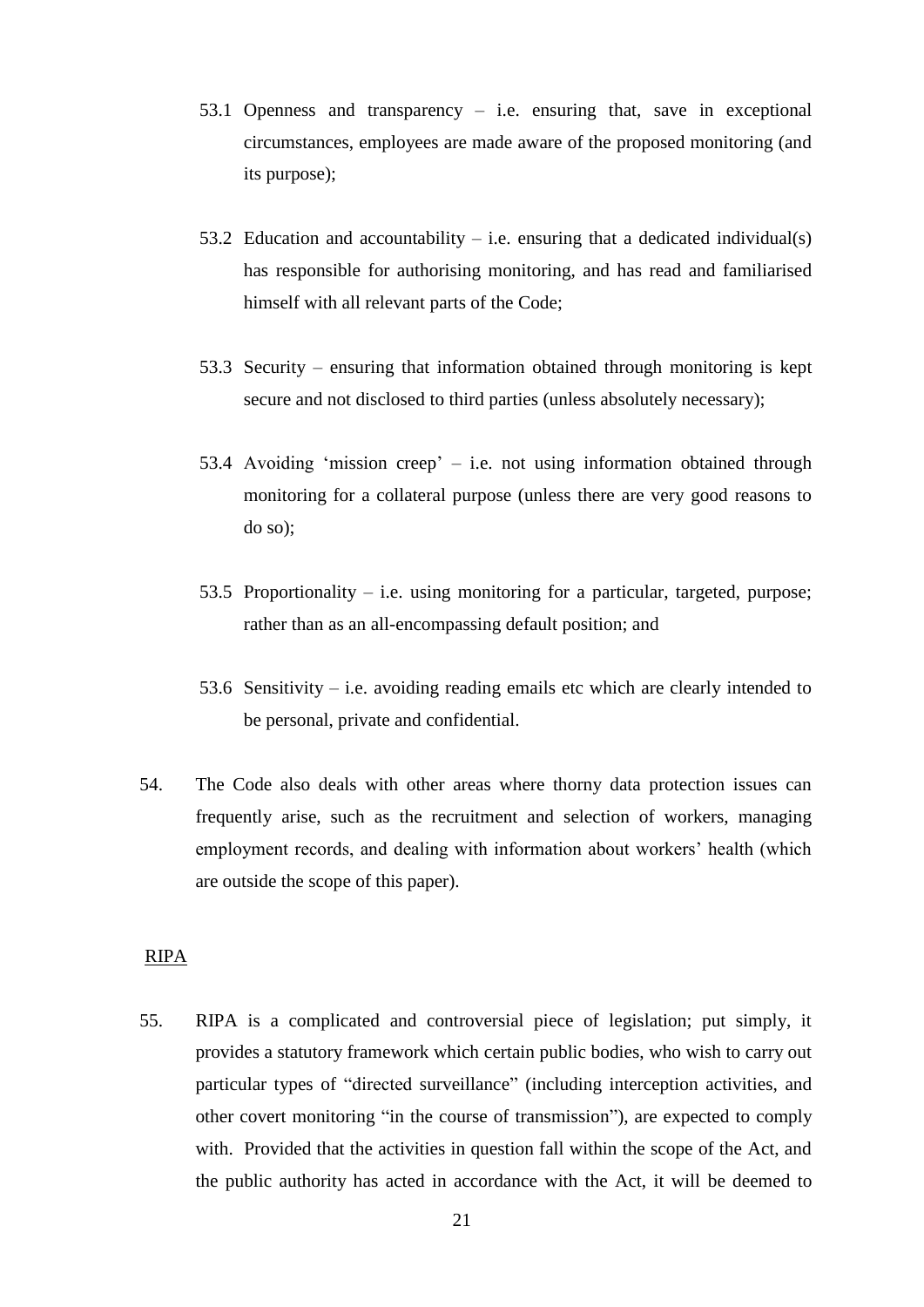have lawful authority for the surveillance in question (i.e. RIPA can provide a form of 'immunity from suit' for public authorities).

56. In the high profile case of **R v Coulson & Another** [2013] EWCA Crim 1026, a submission was advanced on behalf of the defendants that the statutory definition of "in the course of transmission" was not apt to cover the accessing / hacking of voicemail messages 'after the event' – i.e. in circumstances where the voicemail message was not being listed to 'as it happened' (by a person other than the intended recipient), but rather had already been stored on the recipient's handset and phone network. The Court of Appeal disagreed with this interpretation of the legislation, stating that it was:

> "…entirely apt to cover a situation, such as that presently under consideration, where a message having been initially received by the intended recipient is stored in the communications system where the intended recipient may thereafter have access to it by playing back the message…"

- 57. Accordingly, the interception of such a voicemail message intentionally and without lawful authority was a criminal offence; and the defendants would be required to stand trial in respect of the Crown's allegations.
- 58. It would seem, however, that RIPA has limited application in the field of employment and workplace surveillance. First, the Telecommunications (Lawful Business Practice) (Interception of Communications) Regulations 2000 ("the  $LBPR^{\prime\prime}\right)^8$  provide lawful authority for public body employers to access and monitor their own systems for standard business purposes, provided that users of the system  $-$  i.e. the employees / workers of that organisation  $-$  have been notified that such monitoring is taking place.
- 59. Secondly, not all public bodies are authorised under RIPA to carry out covert surveillance for the same purpose(s). For example, local authorities may only authorise directed surveillance for the purpose of preventing or detecting crime or

<sup>&</sup>lt;u>.</u> 8 SI 2000 / 2699, implemented under RIPA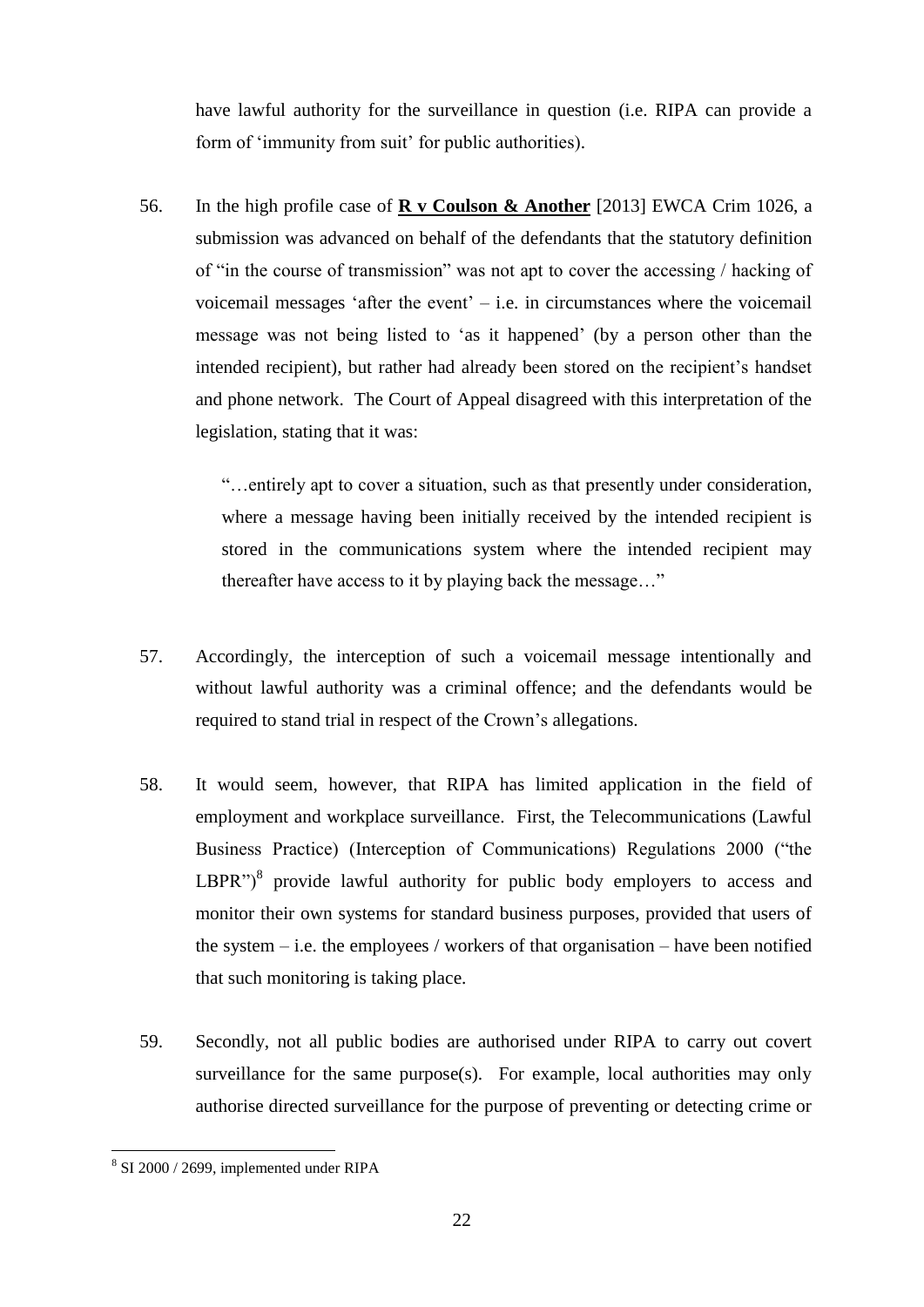of preventing disorder (and not, for example, on the potentially much wider ground of being in the interests of public safety).

- 60. Thirdly, a decision of the Investigatory Powers Tribunal ("the IPT") in 2006 tends to suggest that RIPA is unlikely to regulate surveillance in the context of internal disciplinary investigations. In **C v The Police and Secretary of State for the Home Department** (14 November 2006; Case No. IPT/03/32/H), the complainant, a former police sergeant, was awarded substantial damages and an enhanced (early retirement, ill health) pension, following an accident at work. Approximately a year after his retirement, the police force instructed a firm of private detectives observe the complainant, in order to assess whether he was acting in a manner consistent with his claimed injuries. The complainant became aware of this covert surveillance and presented complaint to the IPT.
- 61. In the course of its judgment, the IPT observed that:

"…Cases of unauthorised covert surveillance by a public authority of its employees would appear at first sight to be the kind of case that would fall within the jurisdiction of the Tribunal…The main purpose of RIPA is to ensure that the relevant investigatory powers of public authorities, such as interception of communications and various forms of covert surveillance, are used lawfully and compatibly with [Human Rights] Convention rights…"

62. However, the IPT went on to conclude that the surveillance did *not* fall within the definition of "directed surveillance" in section 26 of the Act; and therefore fell *outside* the scope of the RIPA regime. It based its conclusion on a distinction between the 'ordinary' and 'core' functions of a public authority, holding as follows:

> "…The specific core functions and the regulatory powers which go with them are identifiable as distinct from the ordinary functions of public authorities shared by all authorities, such as the employment of staff and the making of contracts. There is no real reason why the performance of the ordinary functions of a public authority should fall within the RIPA regime, which is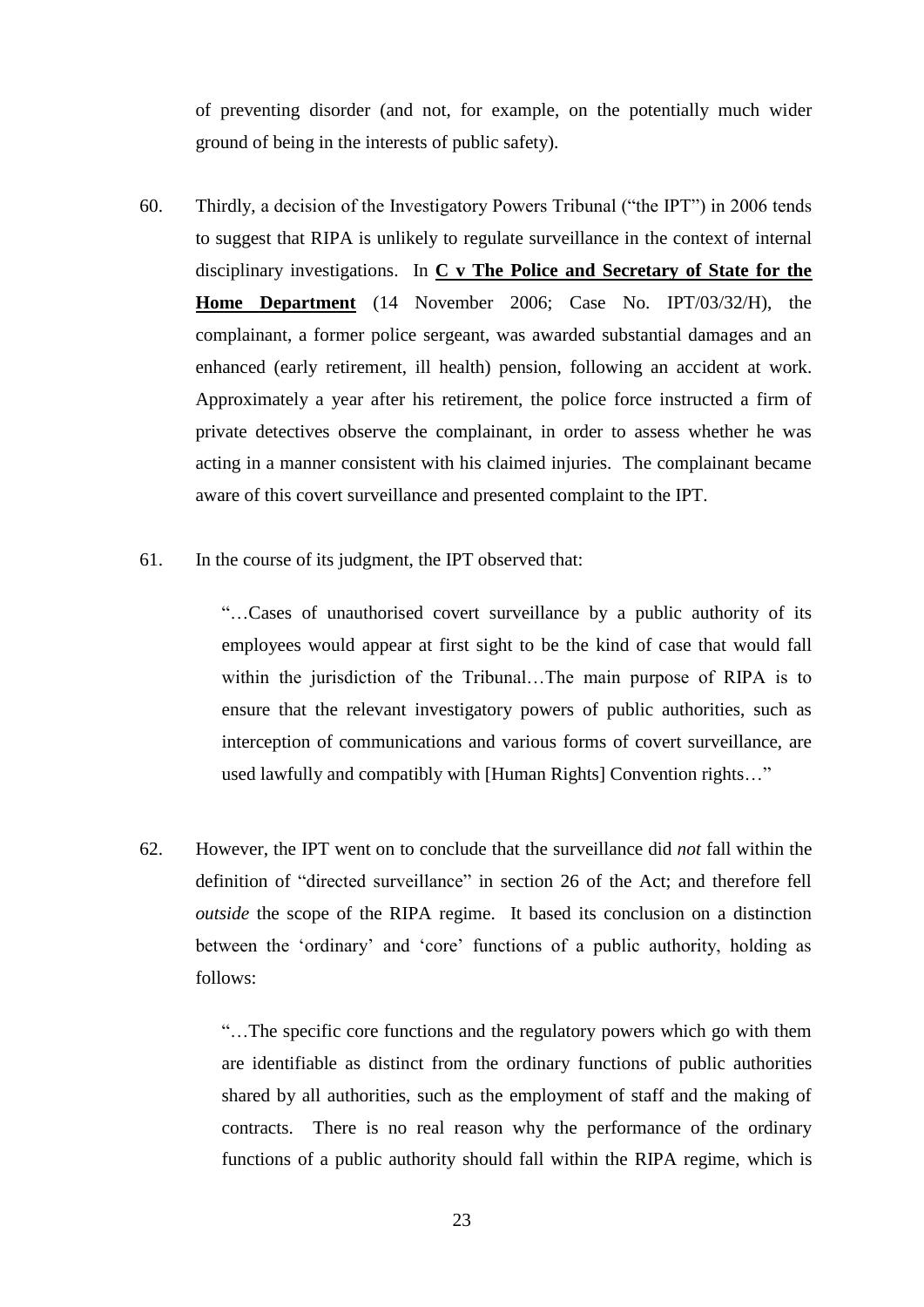concerned with the regulation of certain investigatory powers, not with the regulation of employees or of suppliers and service providers..."

63. Although this restrictive interpretation of "directed surveillance" does mean that public body employers will face far fewer complaints from aggrieved employees that surveillance has been carried out in contravention of RIPA (and/or its subordinate legislation), importantly it also means that there will be less scope for such employers to claim 'immunity' from legal challenge, by reason of demonstrating compliance with RIPA. The current position is, therefore, somewhat of a double-edged sword for employers.

#### The Perils of Social Networks

- 64. The rise and prevalence of social network media (including Facebook, Twitter and LinkedIn) has undoubtedly been one of the biggest technological / communication developments in recent times. Importantly, its use is not restricted purely to private relationships or communications; and inevitably gives rise to a wide variety of challenging issues regarding privacy in the workplace. In recent years there have been a number of first instance Tribunal decisions dealing with the situation of an employee who is dismissed for misconduct, having posted comments on social media sites (and which comments cone to the attention of their employer). Such cases, properly argued, will often give rise to competing submissions on the importance and effect of Article 10 (freedom of expression), as well as Article 8.
- 65. The pervasiveness of social media in the workplace is highlighted by the fact that ACAS has recently published guidance for employers on social networking and how to develop an effective social networking policy.<sup>9</sup>
- 66. In **Teggart v Teletech** (NI ET Case No. 704/11), the claimant posted an offensive remark about one of her colleagues on Facebook. The colleague was not one of the claimant's Facebook 'friends', but the remark was nevertheless reported back

1

<sup>&</sup>lt;sup>9</sup> <http://www.acas.org.uk/index.aspx?articleid=3381>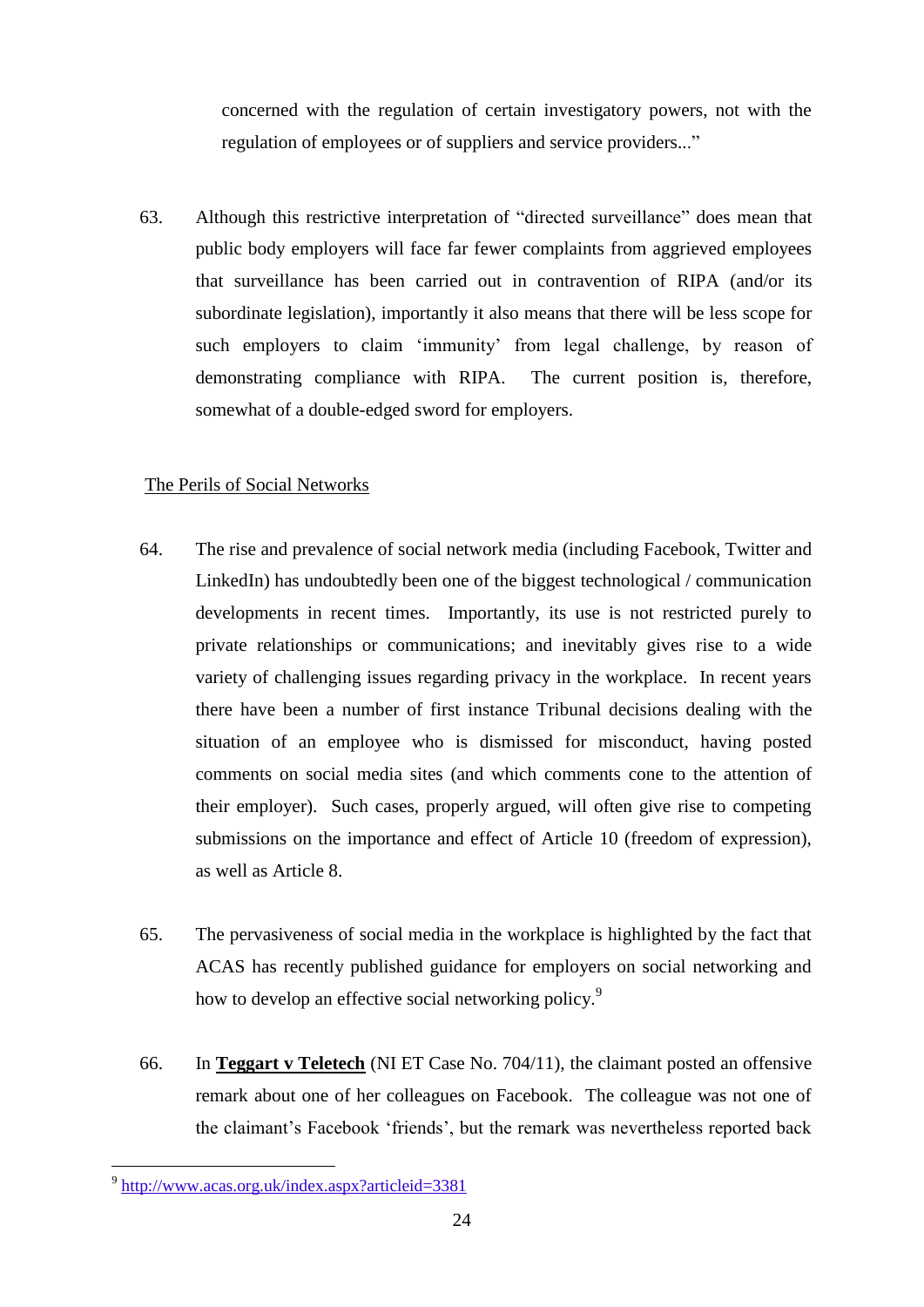to her. When she complained about the comment, this resulted in further lewd and offensive remarks being posted online. The employer unsurprisingly concluded that the claimant's conduct amounted to gross misconduct and terminated her employment. Part of the claimant's case before the tribunal was that she believed her comment had been 'private' and would not be accessible to her colleague. The Tribunal held that the dismissal was fair; and that the claimant's mistaken belief as to privacy did not prevent her activities from being in the public domain.

- 67. A similar scenario arose in **Preece v JD Wetherspoons plc** (ET Case No. 2014/806/10); here, the claimant posted inappropriate comments on her Facebook wall, whilst on duty, about customers of the pub (after having been subjected to verbal abuse by them). She mistakenly thought that her privacy settings prevented anyone other than a limited number of 'privileged friends' from accessing her postings. As it was, the daughter of one of the customers (about whom the claimant had written in disparaging terms) viewed the posting and complained to the company. Although the Tribunal indicated that it may have been minded to impose a final written warning in the circumstances, it accepted that the employer's decision to dismiss fell within the range of reasonable responses and was therefore fair.
- 68. A finding of unfair dismissal was achieved by the claimant in **Whitham v Club 24 Limited t/a Venture** (ET Case No. 1810462/2010). In this case, the claimant (who was employed as a team leader on the company's Volkswagen / Skoda account) posted a status update on Facebook after work, stating that she "worked in a nursery" and that she did "not mean working with plants". A friend replied to her post, suggesting that she worked "with a lot of planks"; to which the claimant responded "2 true xx". Unfortunately for the claimant, two of her work colleagues (who were her Facebook friends – perhaps highlighting an important distinction between the concept of a 'Facebook friend' and an *actual* friend) reported her comments to her manager, which resulted in disciplinary proceedings and ultimately her dismissal (notwithstanding that the claimant apologised in writing for her comments). The respondent contended that her conduct had potentially damaged its reputation and could put its commercial relationship with Volkswagen / Skoda at risk.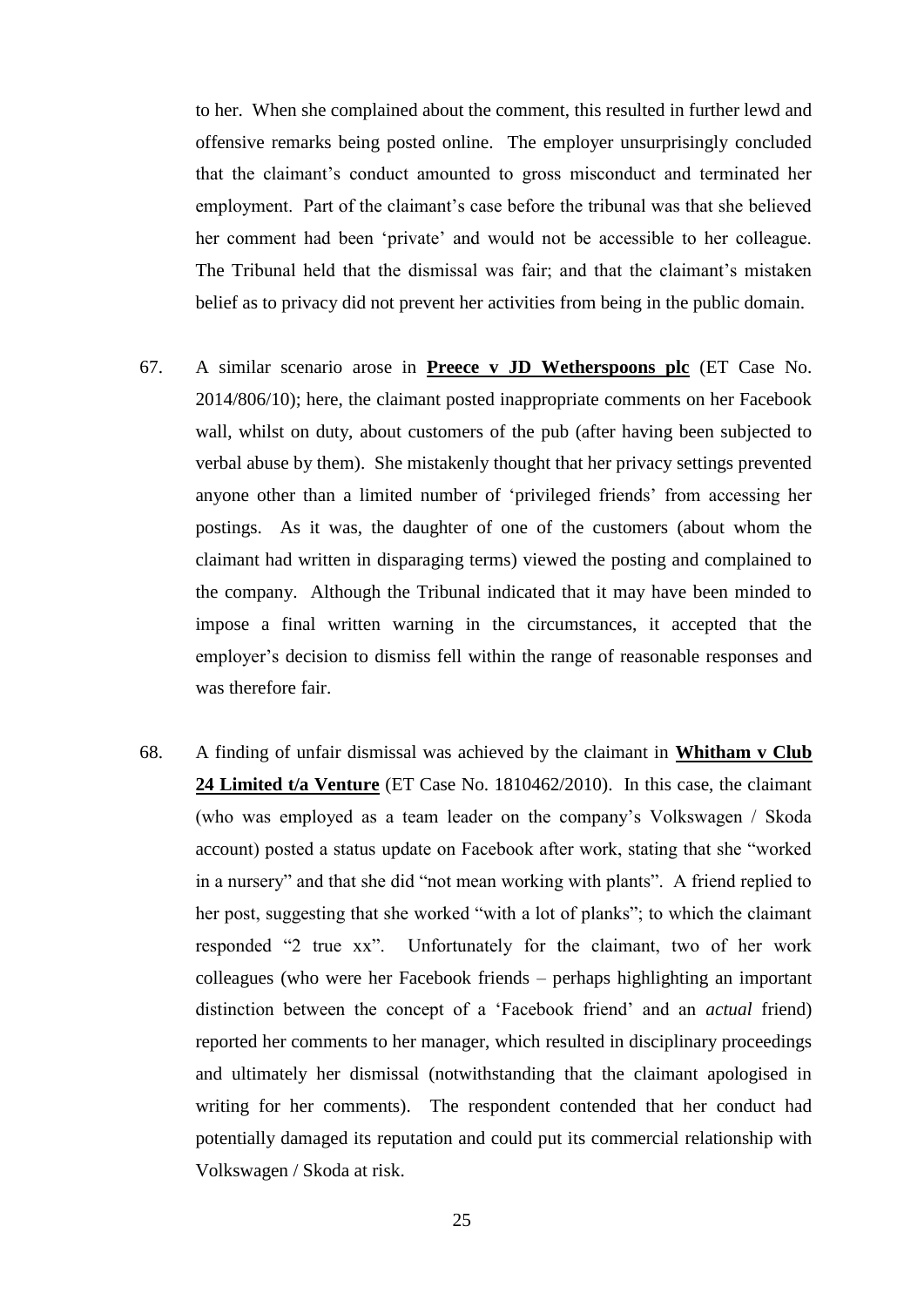- 69. The Tribunal concluded that the dismissal was unfair. It noted that the claimant had made no reference whatsoever to either Volkswagen or Skoda in her postings; and that no credible evidence had been advanced that the company's commercial relationship with clients could have been jeopardised. The Tribunal also concluded that insufficient weight had been attached by the employer to the claimant's hitherto unblemished record. This case is perhaps a paradigm example of an employer deciding to dismiss for breach of a social networking policy, without being able to articulate or evidence what damage it actually sustained (or could feasibly have sustained) as a consequence of the employee's breach. Whilst employers will plainly be in a stronger position to take disciplinary action against employees in circumstances where a clear written policy is in place and specifically drawn to the attention of employees (including the type of conduct which is prohibited and the potential consequences for non-compliance with the policy – see further the discussion of **Smith v Trafford Housing Trust** below), Tribunals will continue to scrutinise potentially over-officious disciplinary action with care.
- 70. In **Mulvey v Arriva** (ET Case No. 2302411/12) the claimant, a bus driver and trade union member, was one of several employees who contributed postings to a Facebook group which, though not an official Trade Union webpage, did constitute an 'informal gathering' of members. There was a significant degree of animosity amongst the members of the group, some of whom broadly supported management proposals regarding working conditions, and others who vehemently opposed them. The claimant's comments included critical comments about his employer, including pointing the finger of blame at an unnamed director of the company for losing bus routes. The claimant was also heavily critical of some of his follow union members, including to the effect that he believed union officials were trying to get him sacked.
- 71. The claimant's comments were subsequently forwarded to management, who ultimately took the decision to dismiss him for a breach of the company's policy on social networking websites and electronic media. The claim of automatic unfair dismissal (on grounds of trade union activities) failed; in the Tribunal's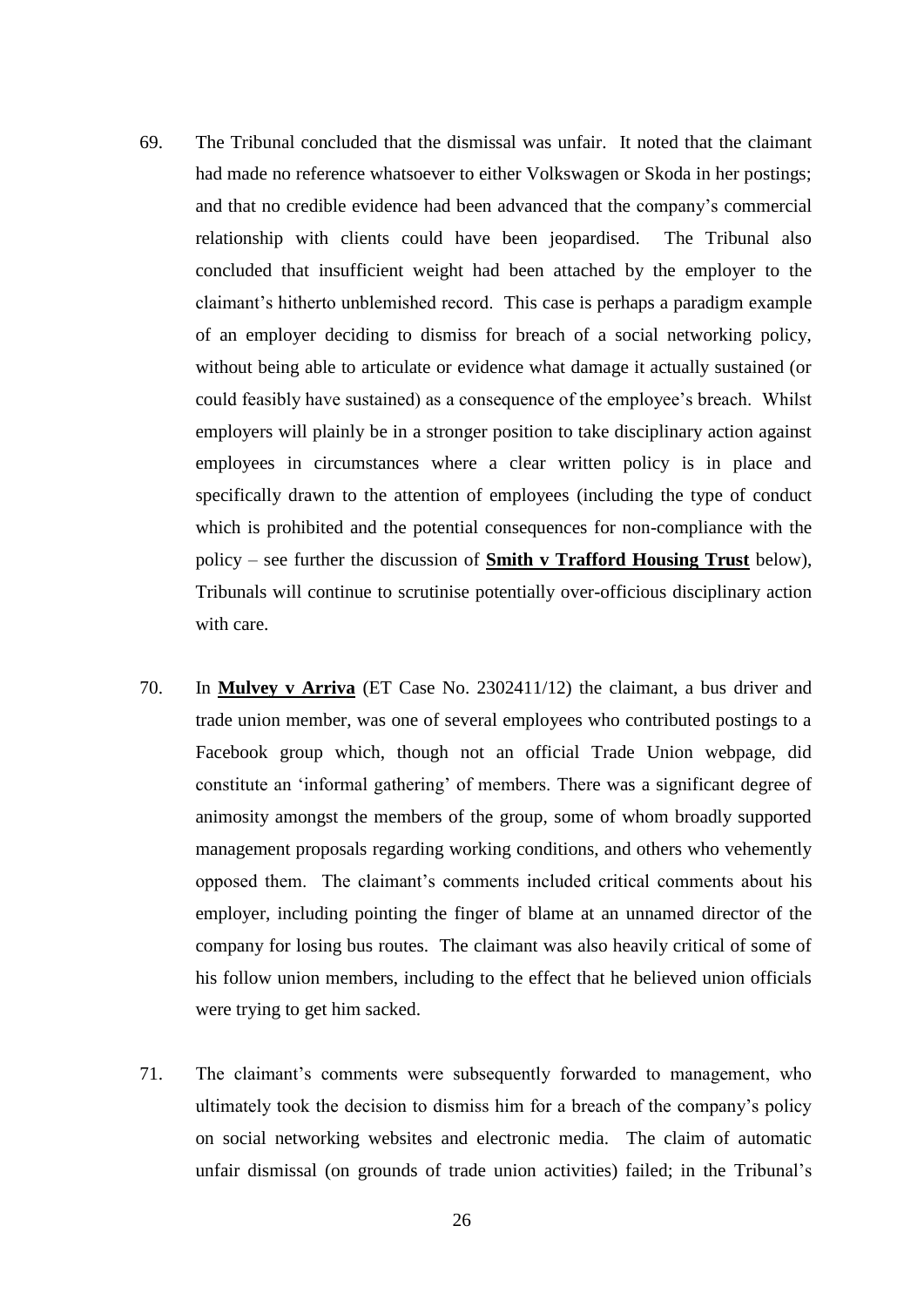view, the operative cause of the claimant's dismissal was "*not because he had taken part in the activities of an independent trade union by participating in the Facebook group…but rather because the Respondent regarded the tone, manner and content of his participation as breaching its Policy*" (emphasis in original).

- 72. The Tribunal further held that the employer did have reasonable grounds for believing that the claimant had committed misconduct. However, the Tribunal concluded, on balance, that the investigation into the alleged misconduct was in all the circumstances sufficiently flawed that it rendered the dismissal unfair. In reaching this decision, important considerations for the Tribunal included:
	- 72.1 The decision maker had consciously decided to ignore the motives of any of the participants (in reporting the claimant's misconduct) and the history of animosity between some of the union members;
	- 72.2 The fact that "*on its face*" what had happened "*appeared to be an internal union dispute*" was not considered or taken into account by the respondent;
	- 72.3 No consideration was given to who made up the Facebook group, or what is was being used for;
	- 72.4 No investigation was carried out into what the privacy settings on the Facebook site actually were;
	- 72.5 No one knew who set the Facebook group up or who had access to it;
	- 72.6 No one spoke to any of the other members of the Facebook group, or any of the other individuals who contributed to the particular threads under consideration;
	- 72.7 The fact that it was said to be a closed group "*seemed to be disregarded*" by the employer; and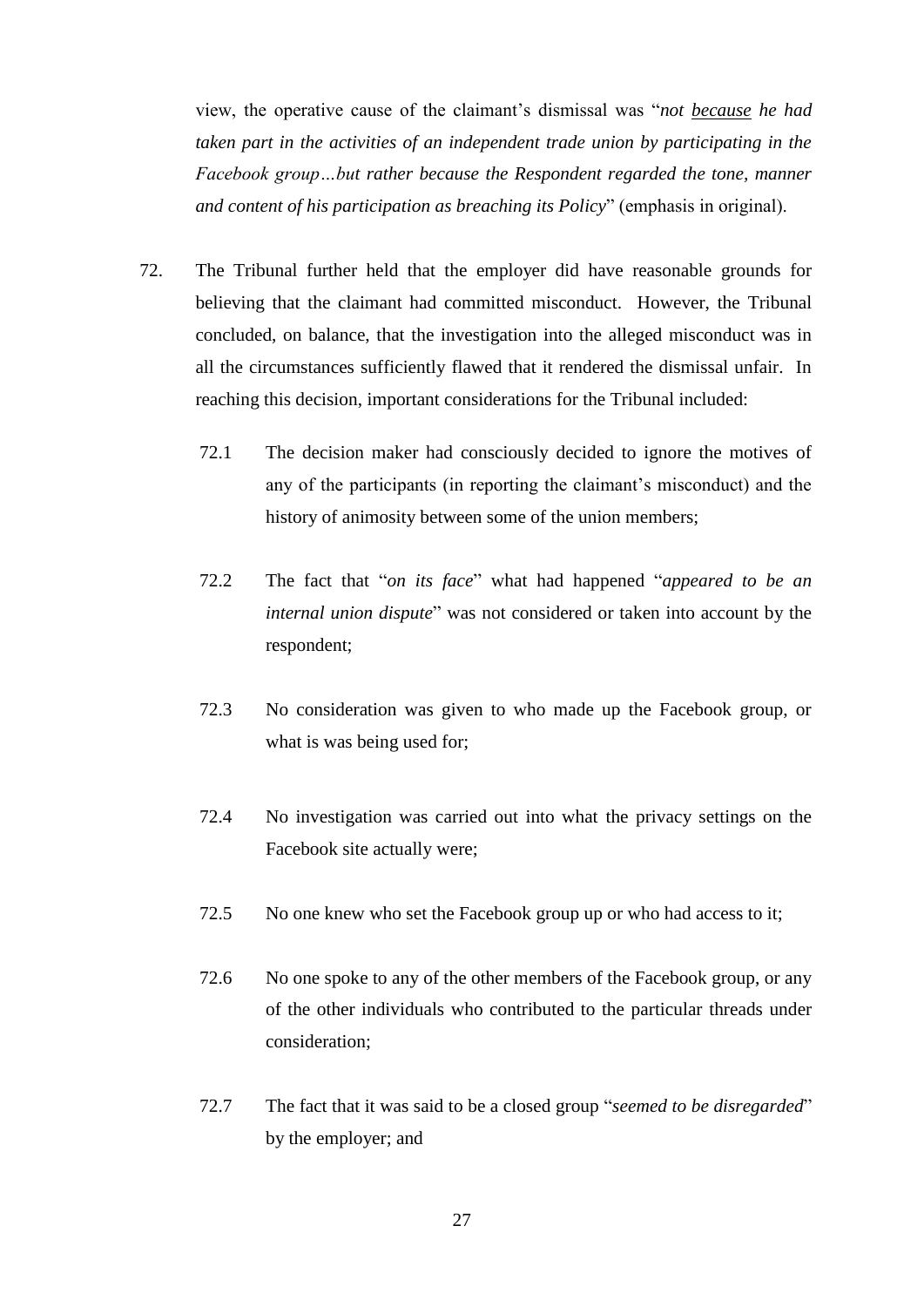- 72.8 In reality, the employer simply did not know whether the comments were in the public domain or not;
- 72.9 There was no evidence that the unnamed director had found the claimant's postings offensive;
- 72.10 There was no evidence that the company's name had been brought into disrepute;
- 72.11 The thread in question was "*clearly a private exchange, yet [the disciplinary officer] based his decision to dismiss in part at least on a finding that [the claimant] had made "unacceptable public comments about a director and three other people*"'; and
- 72.12 "*Given the inadequacies [in the investigation process]…without these elements of information, it is hard to see how [the disciplinary officer] was in a position to form a proper view about the gravity of what had taken place and as to the seriousness of the claimant's conduct*".
- 73. So, whilst the claimant's case was not specifically argued by reference to Article 8 rights, it is clear that considerations of privacy did influence the Tribunal's reasoning process as the fairness of the claimant's dismissal.
- 74. **Smith v Trafford Housing Trust** [2013] IRLR 86 is a significant recent decision of the High Court concerning the interplay between Facebook postings and disciplinary action. In this case, the claimant was demoted and to a nonmanagerial position within the Trust (with a consequent 40% cut to his pay), following postings which he made on Facebook about gay marriage, including his opinion that it was "equality too far". The claimant brought an action in the High Court, contending that the demotion was a breach of contract. The High Court upheld his claim, and made a number of important observations which are likely to be relevant to Employment Tribunal claims arising out of social media-related disciplinary sanctions, including: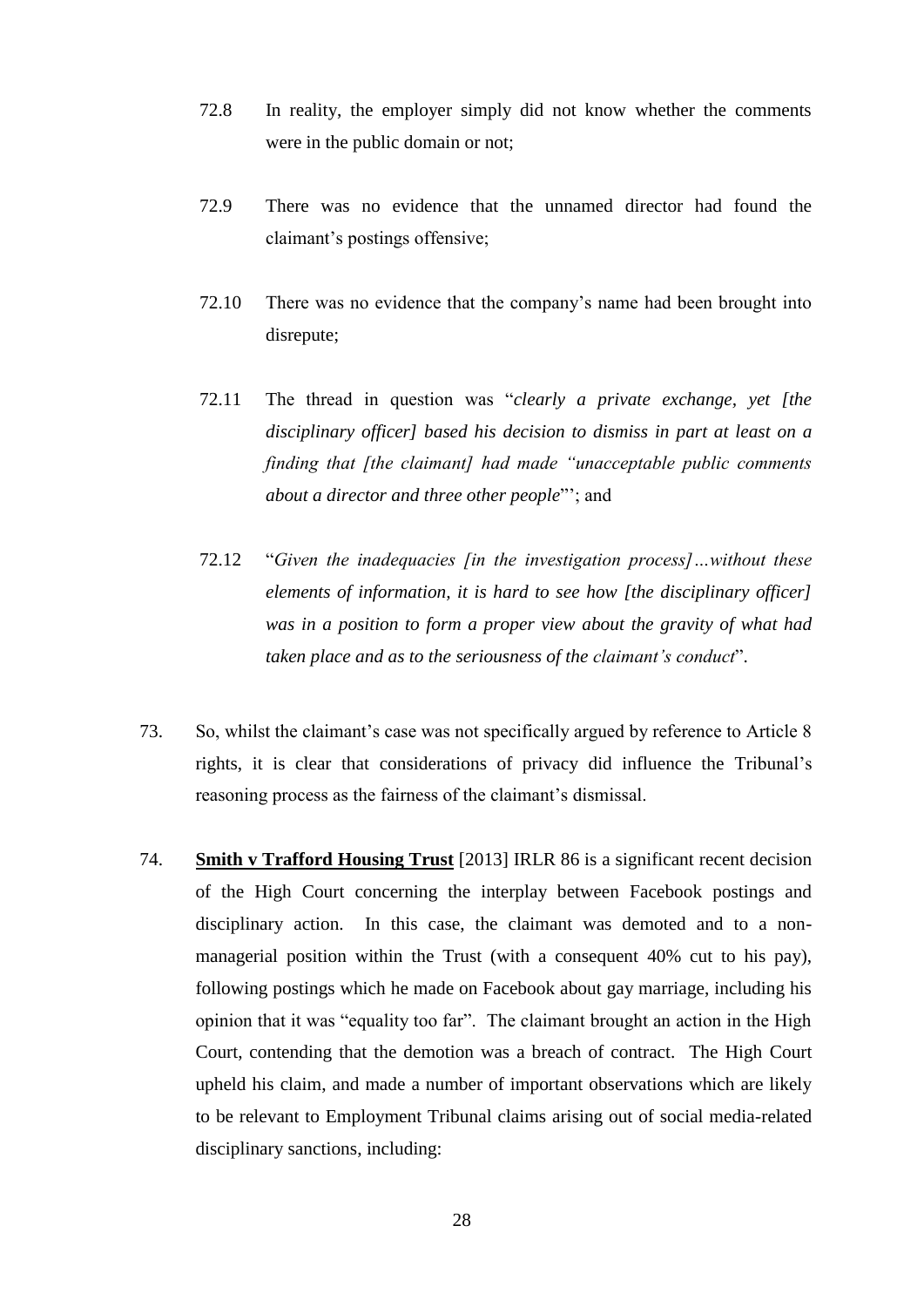- 74.1 A reasonable reader of the claimant's Facebook page would not rationally have concluded that his postings were made on his employer's behalf, or that they reflected its views;
- 74.2 From the context of his other postings, it was clear that the claimant used his Facebook wall for personal and social purposes, rather than work – it was "*inherently non-work related*" and "*an aspect of his social life outside work, no less than a pub, a club, a sports ground or any other physical (or virtual) place where individuals meet and converse*";
- 74.3 The fact that 45 of the claimant's Facebook friends also worked for the Trust did not mean that anything he posted online was therefore inherently 'work-related';
- 74.4 He had not 'targeted' his personal views at any of his colleagues, nor had he thrust his views upon them;
- 74.5 "…*it was [the claimant's] colleagues' choice, rather than his, to become his [Facebook] friends, and that it was the mere happenstance of their having become aware of him at work that led them to do so. He was in principle free to express his religious and political views on his Facebook, provided he acted lawfully, and it was for the recipients to choose whether or not to receive them*";
- 74.6 Accordingly, "*[t]he prohibition on the promotion of the political and religious views in the code of conduct did not, as a matter of interpretation and application, extend to Mr Smith's Facebook wall. In any event, the postings in question did not amount to promotion*".
- 75. Briggs J went on to make some further important observations on the right of employees to express their personal opinions in a private setting (which *may* include Facebook), and not be subjected to detrimental treatment as a result; and the circumstances in which conduct in a private sphere may be deemed to cross the line and justify a disciplinary sanction. In particular: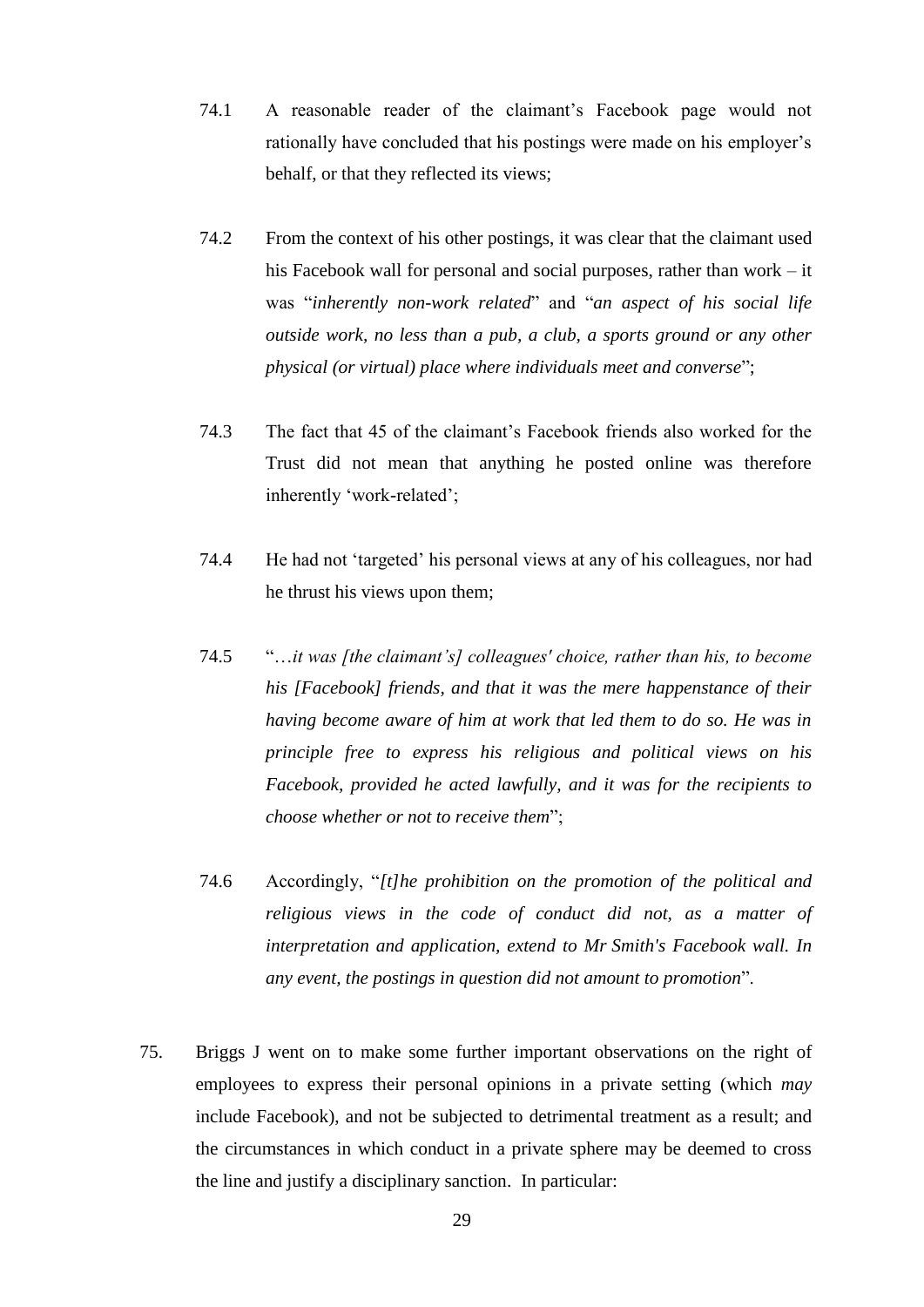"82 …The frank but lawful expression of religious or political views may frequently cause a degree of upset, and even offence, to those with deeply held contrary views, even where none is intended by the speaker. This is a necessary price to be paid for freedom of speech. To construe this provision as having application to every situation outside work where an employee comes into contact with one or more work colleagues would be to impose a fetter on the employee's freedom of speech in circumstances beyond those to which a reasonable reader of the code and policy would think they applied. On any view their main application is to circumstances where the employee is working for the trust. For the reasons already given, Mr Smith's use of his Facebook involved his work colleagues only to the extent that they sought his views by becoming his Facebook friends, and that did not detract to any significant extent from the essentially personal and social nature of his use of it as a medium for communication.

83 This issue is of course a matter of fact and degree. It is not difficult to imagine the use of Facebook, for example to pass judgment on the morality of a named work colleague, which would contravene this part of the code and the policy. Furthermore prohibitions upon certain kinds of conduct may be of wider application to managers than to other employees. Nonetheless some objectivity needs to be applied to the analysis of Mr Smith's postings, even if a 'real risk' test is applied to the prohibition on causing upset. Statements about religion or politics may be more prone to misinterpretation than others, but I do not consider it to be a reasonable interpretation of those provisions that they should be taken to have been infringed if language which is non-judgmental, not disrespectful nor inherently upsetting nonetheless causes upset merely because it is misinterpreted.

84 In my judgment Mr Smith's postings about gay marriage in church are not, viewed objectively, judgmental, disrespectful or liable to cause upset or offence. As to their content, they are widely held views frequently to be heard on radio and television, or read in the newspapers. The question remains whether the manner or language in which Mr Smith expressed his views about gay marriage in church can fairly or objectively be described as judgmental, disrespectful or liable to cause discomfort, embarrassment or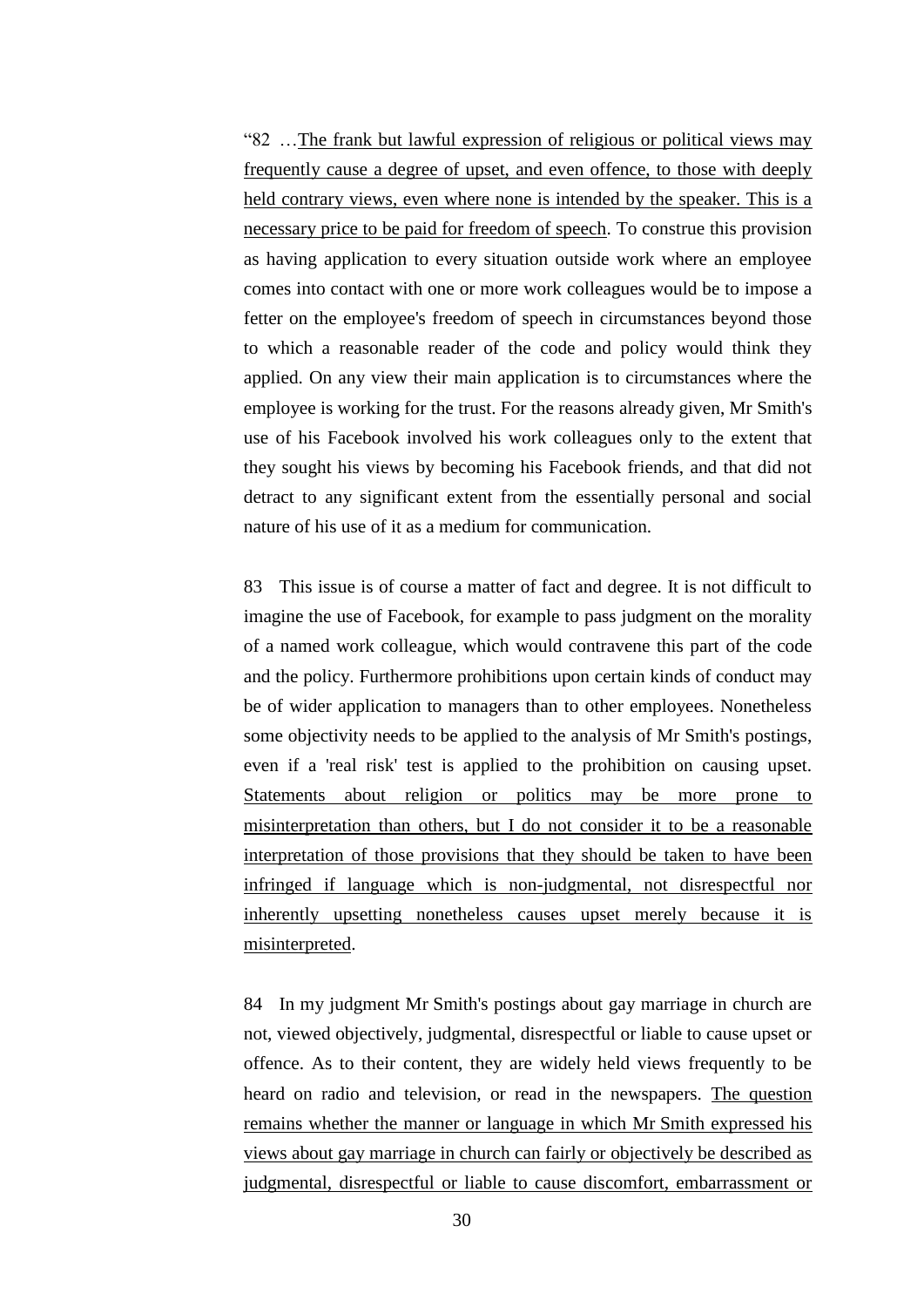upset. Again, it seems to me that it was not. He was mainly responding to an enquiry as to his views, and doing so in moderate language.

85 It is understandable that a person like Miss Stavordale, who misinterpreted Mr Smith's observations as homophobic, would be offended by that interpretation of them. But her interpretation was not in my view objectively reasonable, nor was Ms Hawkins' view that the tone of the postings was offensive. In that context Mr Corfield was right to acknowledge, in his written reasons for demoting Mr Smith, that his postings did not disclose homophobia. The result is that in my judgment the trust's third way of putting its case on misconduct also fails."

76. It is interesting to note the strong emphasis placed by the High Court on how an *objective* reader of the comments would be likely to react (rather than the *actual*  reaction of some of the claimant's colleagues, who were personally offended by the comments); and the *degree* of upset or offence which may (objectively) be required, in order to justify disciplinary action. To an extent, this approach replicates the prohibition on harassment found in section 26 of the Equality Act 2010, which requires an Employment Tribunal to consider not only whether the complainant *genuinely* feels that the conduct in question creates an intimidating, hostile, degrading, humiliating or offensive environment for them, but also whether it would be *reasonable* for the conduct in question to have that effect.

#### Private conduct bringing an employer's reputation into disrepute

- 77. It is not only employees' Facebook / Twitter postings (etc) that have the capacity to damage the reputation of employers and give rise to disputes over the lawfulness of subsequent disciplinary action. A good example of the conflict between employees' right to live their private lives as they choose, and the right of employers to rely on private behaviour of which it disapproves as a ground for disciplinary action, is **Pay v United Kingdom** [2009] IRLR 139*.*
- 78. In this case, Mr Pay was employed by the Lancashire Probation Service to deal with sex offenders. It came to his employer's attention that in his spare time he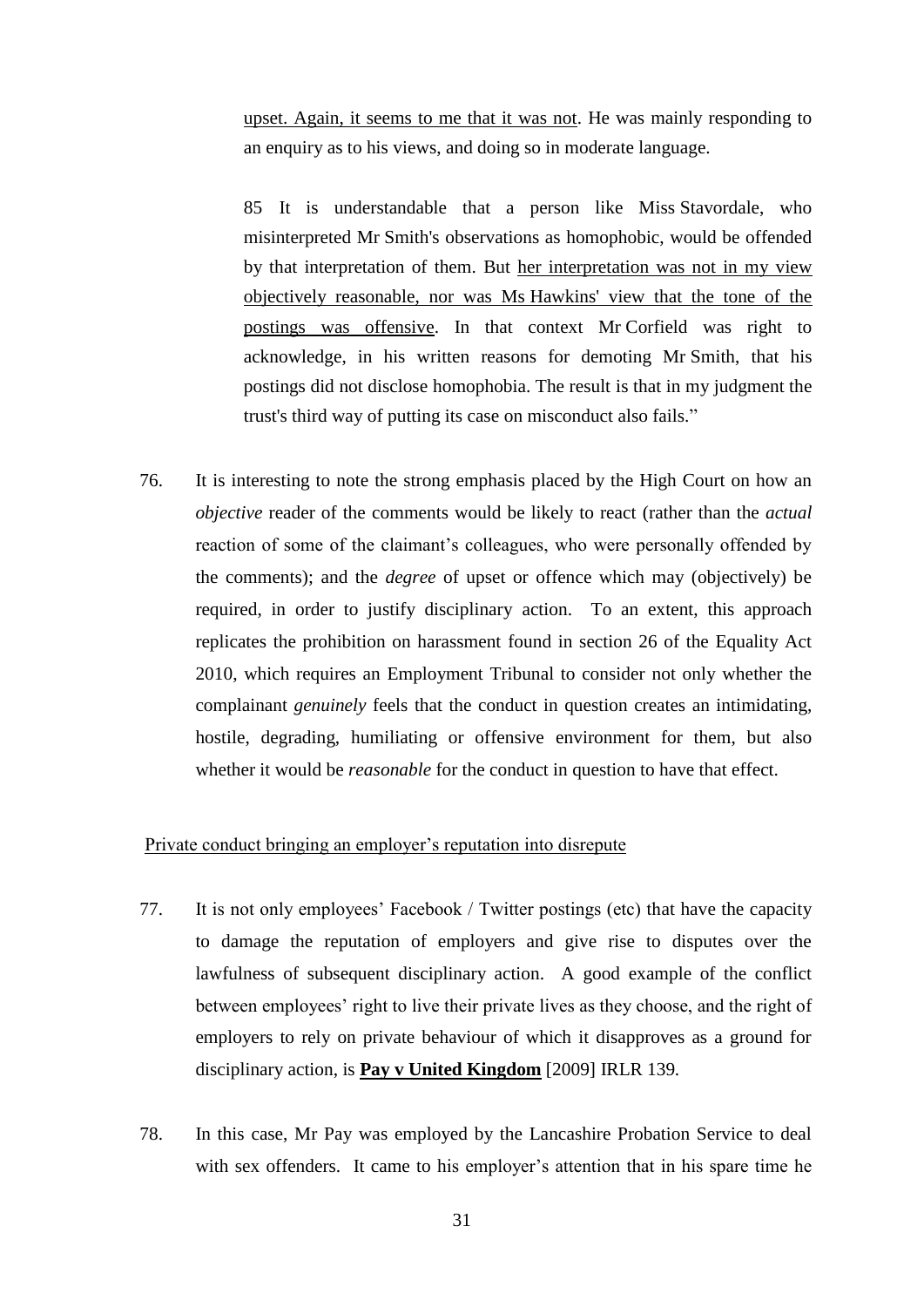was involved in bondage, domination and sadomasochistic performances; and photographs of him involved in such acts were available on the internet. The Probation Service took the view that these activities were incompatible with his role and responsibilities as a probation officer; and were particularly inappropriate having regard to his work with sex offenders. Mr Pay was sacked for gross misconduct and subsequently presented a claim for unfair dismissal (and sexual orientation discrimination). The Tribunal and EAT rejected his claims; and the matter eventually reached the ECtHR for determination.

79. The ECtHR proceeded on the basis that Mr Pay's Article 8 rights were engaged (contrary to the approach which had been taken by the Employment Tribunal, which had found that Article 8 was not engaged, on the basis that his activities had been publicised on the internet and promoted in public places – a conclusion which was not interfered with on appeal to the EAT). However, the ECtHR concluded that any interference with Mr Pay's Article 8 rights was justified, having regard to his professional relationship with the offenders with whom he worked; the need for public confidence in the system to be maintained (including amongst victims of sex crimes); and the potential damage to the Probation Service's reputation.

#### 80. In the ECtHR's view:

"…given the sensitive nature of the applicant's work with sex offenders, the Court does not consider that the national authorities exceeded the margin of appreciation available to them in adopting a cautious approach as regards the extent to which public knowledge of the applicant's sexual activities could impair his ability effectively to carry out his duties."

## 81. It further noted that:

"…given in particular the nature of the applicant's work with sex offenders and the fact that the dismissal resulted from his failure to curb even those aspects of his private life most likely to enter into the public domain, the Court does not consider that the measure was disproportionate."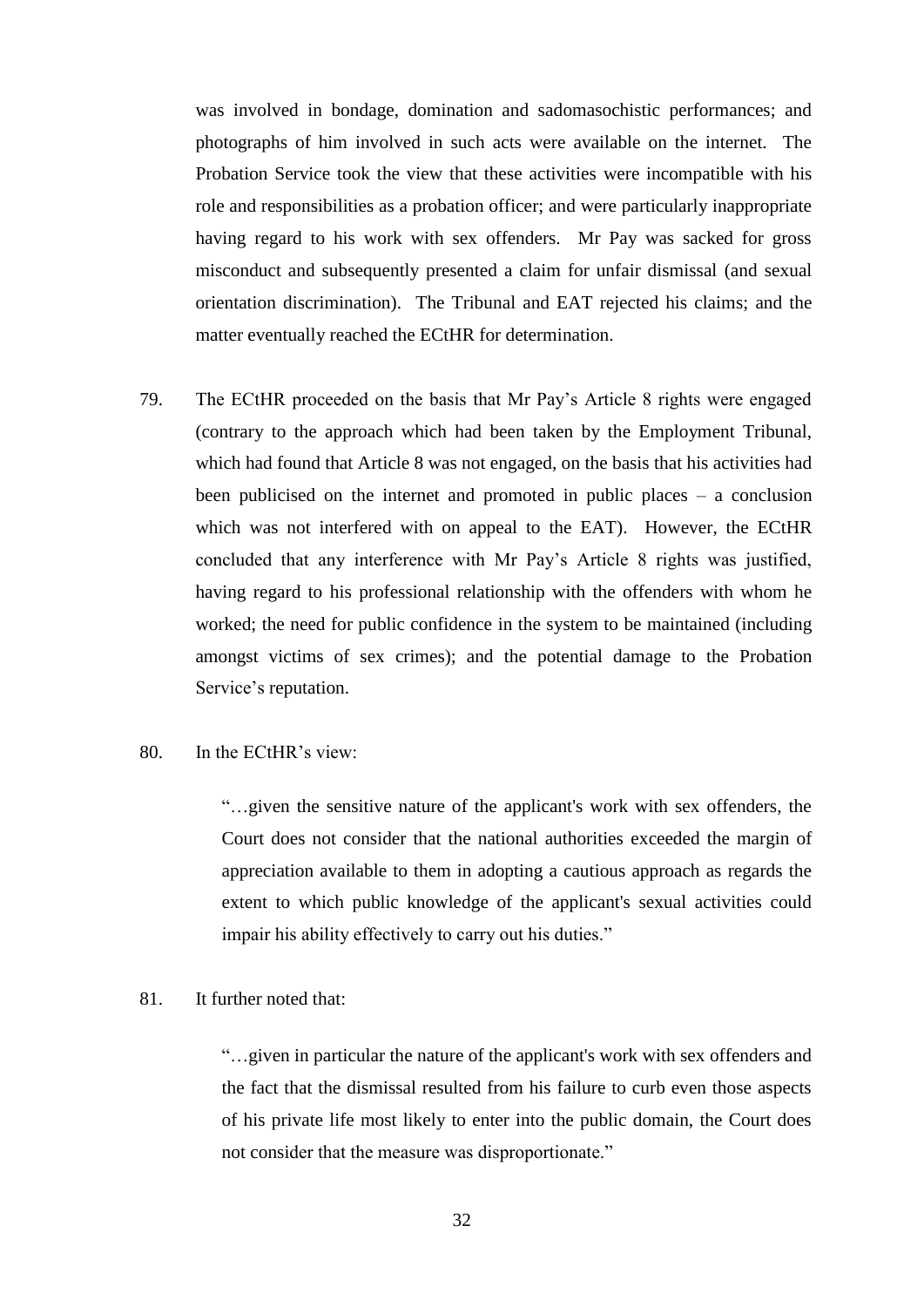- 82. **Leach v Ofcom** [2012] IRLR 839 provides important appellate guidance on the circumstances in which an employer may be permitted to dismiss an employee, on the basis of reputational damage / potential reputational damage to the organisation, arising from *unproven* allegations in respect of an employee's private life. In this case, officers from the Metropolitan Police's Child Abuse Investigation Command informed Ofcom of allegations that Mr Leach was a continuing threat to children; and several meetings took place between the officers and the employer to discuss (*inter alia*) the reliability of the allegations.
- 83. Ofcom was separately advised (by its press adviser) that even though Mr Leach's role did not require him to have contact with children, the allegations carried a "significant risk of reputational damage" to the organisation if they were true, and were covered by the press. Following a disciplinary process, Ofcom decided to terminate Mr Leach's employment on the ground that the relationship of trust and confidence had irretrievably broken down. The Tribunal concluded that the dismissal was fair, holding that:
	- 83.1 Ofcom had discharged its duty to carry out a reasonable investigation by adopting an appropriately critical approach to the information disclosed to it;
	- 83.2 The dismissal had been for "some other substantial reason" a potentially fair reason for dismissal;
	- 83.3 Dismissal had fallen within the range of reasonable responses, given the nature of OFCOM's organisation; the nature of the allegations; the nature of Mr Leach's role; the fact that there were no reasonable alternatives to dismissal available; and the fact that Ofcom had reasonably concluded that there had been a fundamental breakdown of trust and confidence.
- 84. The EAT rejected Mr Leach's appeal against the finding that he had been fairly dismissed. It held (at para. 48, *per* Underhill J):

"We have found this a worrying case. It is not our role, and we are in no position, to make a judgment as to whether the claimant has committed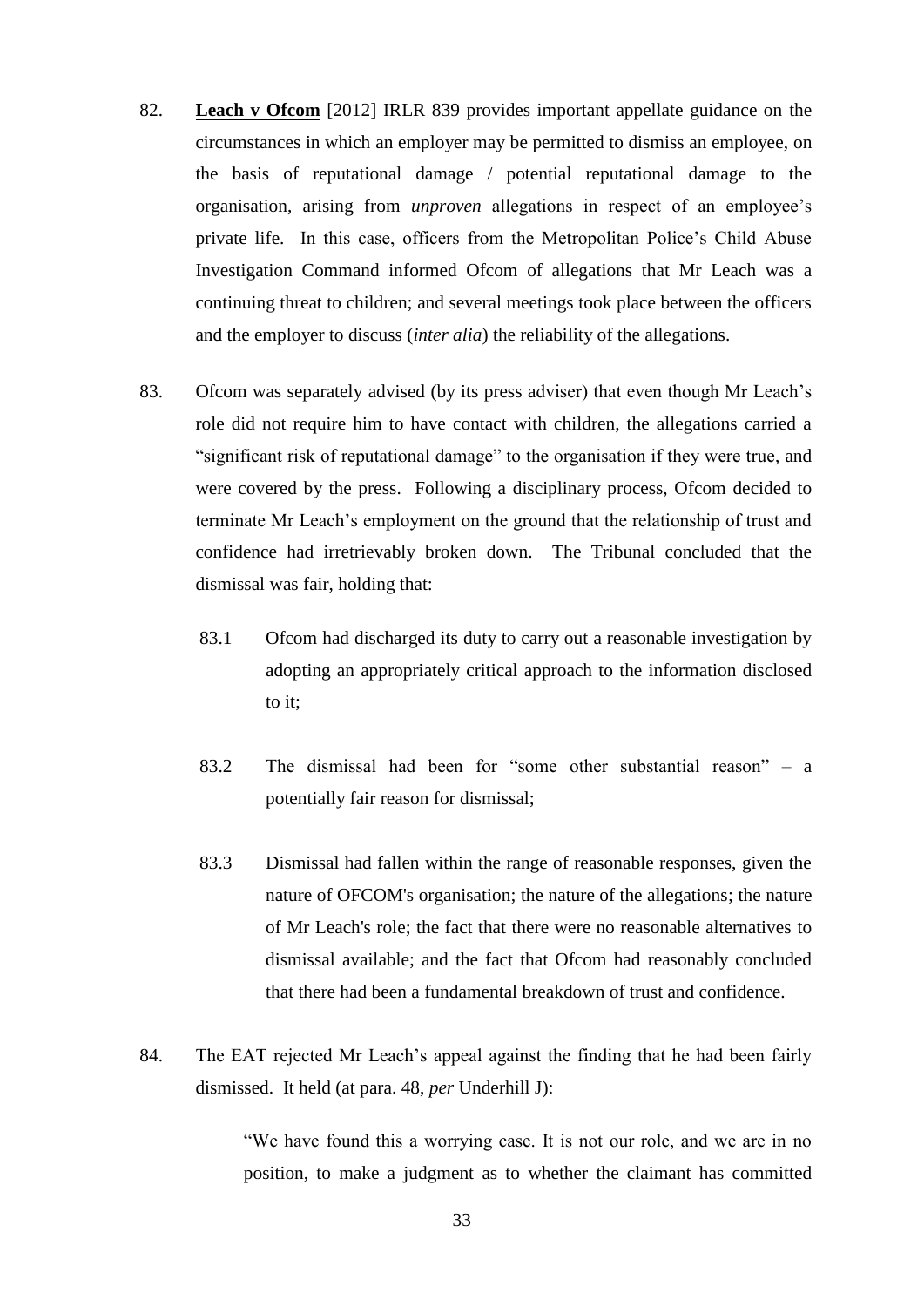offences against children. The Metropolitan Police clearly believe he has, and it would, or in any event, should, not have formed that belief without reliable information. But it is only fair to record that the claimant has been (in effect) acquitted in the only proceedings brought against him; and he has ... produced apparently powerful statements in support of his innocence. If he is indeed innocent, he has suffered a very grave injustice. But the risk of injustice is inherent in a system where the police are permitted to make apparently authoritative "disclosures" of the kind made here, unsupported by any finding of a court; and it will no doubt be said that the risk is the price that has to be paid for achieving the protection of children. In any event, as we have already emphasised, the question for the employment tribunal was not, as such, whether the claimant has suffered an injustice but whether the conduct of the respondent towards him was fair. If he was treated unfairly by CAIC, his remedy is against them."

85. The CA endorsed the reasoning of the EAT. In rejecting Mr Leach's arguments that his Article 8 rights had been infringed by the dismissal, it held as follows (at para. 59, *per* Mummery LJ):

> "…Even if loss of employment opportunities in consequence of a dismissal for a substantial reason were capable of being an interference with the right to respect for private life under Article 8 (which is not some kind of universal haven for the protection of the whole of human life), the interference was justified as having been done for a lawful reason in the light of the perceived risk posed by the claimant and was in accordance with law; the aim was legitimate in seeking to protect confidence in a public regulatory body and in its reputation for acting responsibly; and it was achieved by proportionate means, his dismissal being within the range of reasonable responses to the reason for his dismissal."

86. It is important to consider the reasoning in **Leach v Ofcom** alongside the recent decision of the EAT in **Z v A** [2013] UKEAT/0203/13/SM. In this case, a school caretaker, who had been subject to an allegation of child sex abuse, was dismissed from his job on the ground that the trust and confidence which the school had in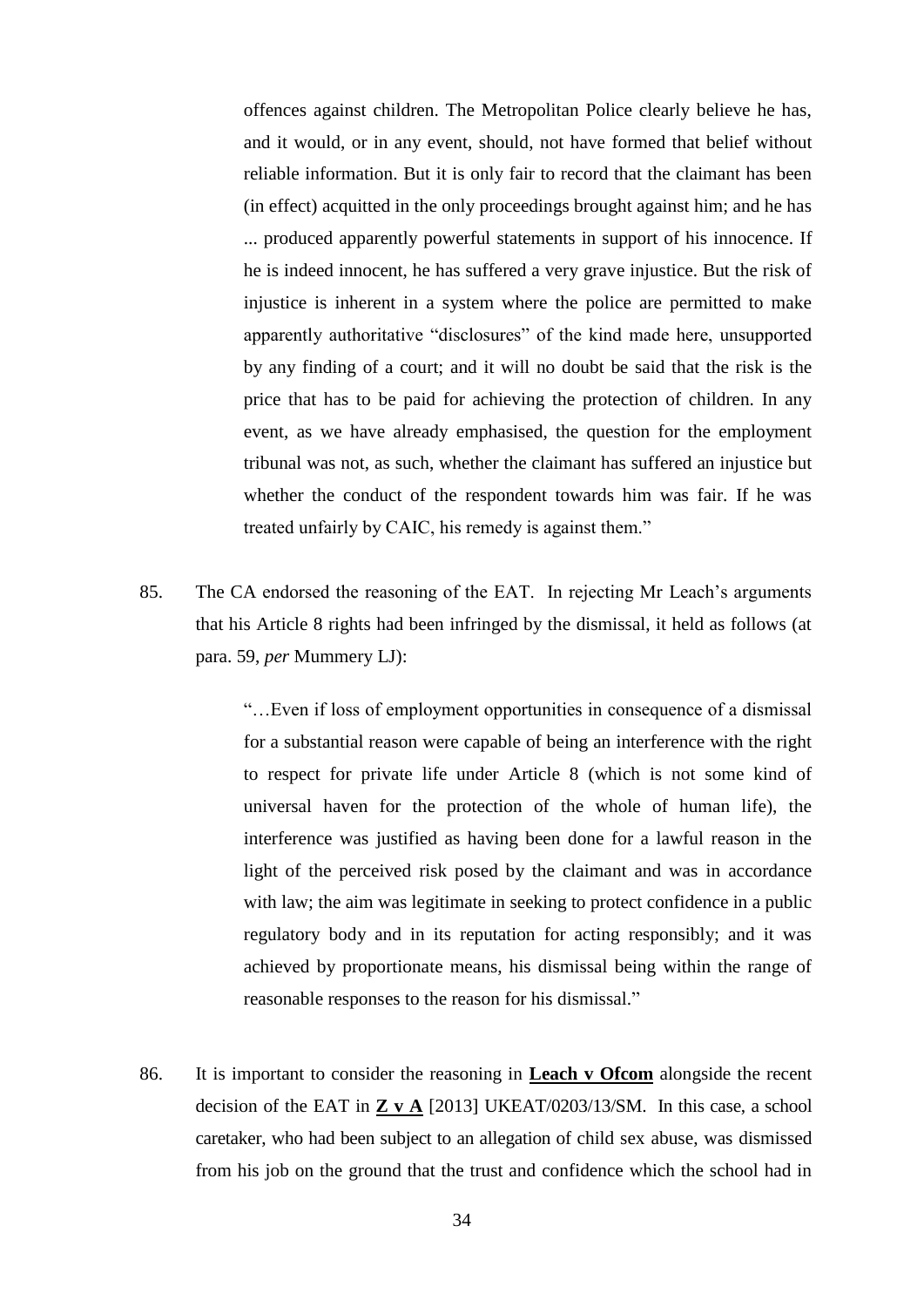him had fundamentally broken down; this was said to be "due to the very serious nature of the allegations".

87. However, prior to the dismissal the investigating police had expressed *no view* to the school as to the veracity of the allegation, nor had it warned the school against continuing to employ the claimant. The Tribunal concluded that the claimant's dismissal was unfair. The employer's defence failed at the first hurdle, as it was unable to demonstrate a potentially fair reason for dismissal. In the Tribunal's judgment:

> "Fundamentally, the Claimant was dismissed on an accusation leading to no more [than] an unsupported suspicion that he was a risk to children, but without any authoritative evidence or opinion to support it. That, in my finding, was not a substantial reason such as justified the dismissal of an employee holding the position that the Claimant held."

88. The EAT upheld the decision of the Tribunal, stating (at para. 29, *per* Langstaff J):

> "Ground 1 [of the Notice of Appeal] asks us to treat the Tribunal's hands as tied, despite consistent authority suggesting that though an employer's decision to dismiss where there has been an allegation (but no conviction) of child abuse may well, and indeed generally, be fair it is not inevitably so. Moreover, there is no presumption that such a dismissal will be fair unless there is some exceptional reason to decide otherwise: so to hold would be to introduce an inadmissible gloss on the wording of Section 98 of the Employment Rights Act 1996. That section calls for the employer first to establish a qualifying reason for the dismissal (therefore, in the present case it was for Z to establish that there was some other substantial reason of a kind justifying dismissal – and those last five words should not be overlooked), after which, once achieved, fairness falls to be determined without a burden being placed upon either party either to prove or disprove it."

> > (Underlining added)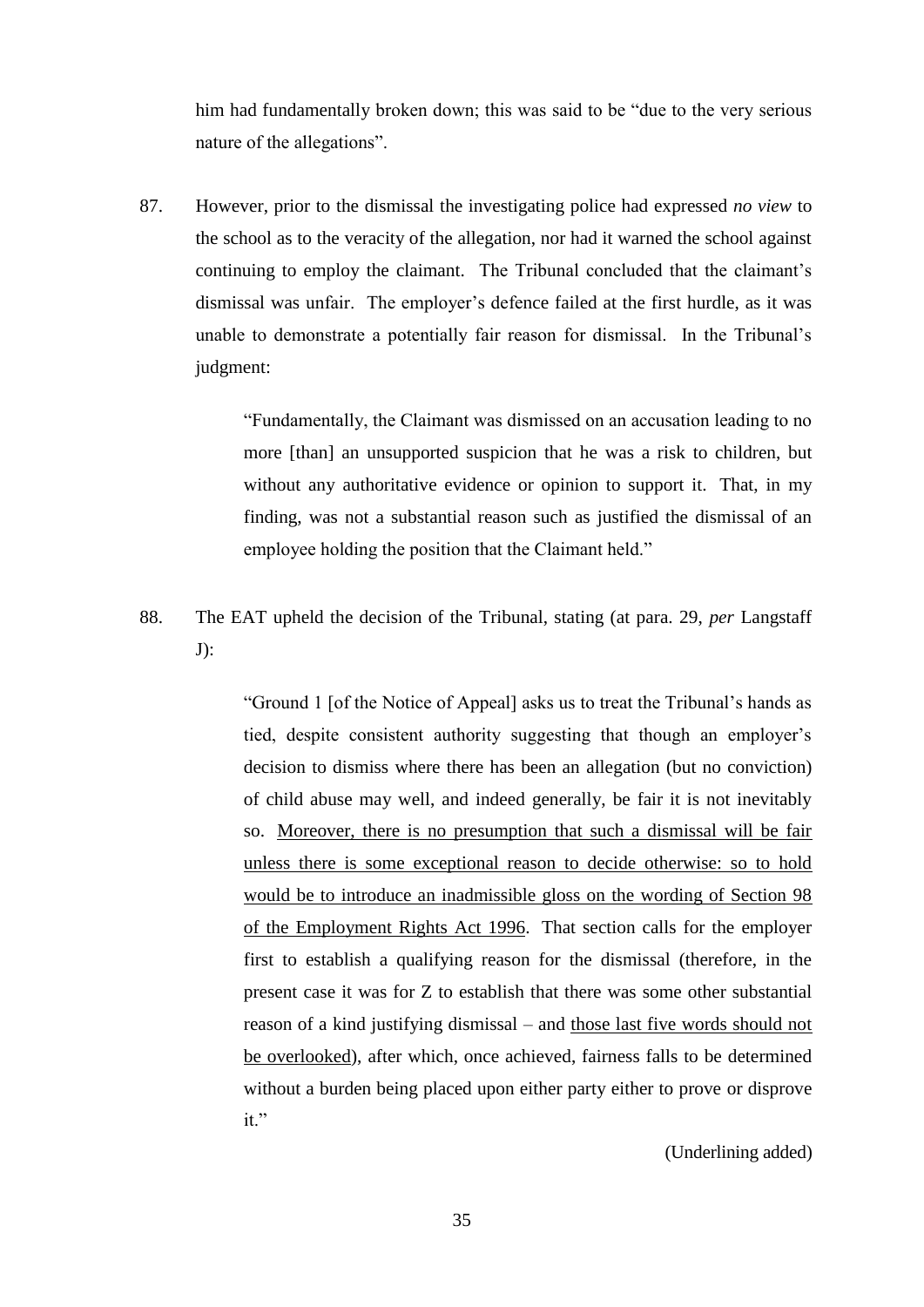#### 89. At para. 36 of its judgment, the EAT provided the following guidance:

"Standing back from the detail of the appeal, unsubstantiated allegations of sex abuse, which are given no additional force by the endorsement of police CAIC or other authoritative body, give rise to one of the most difficult issues of balance which an Employment Tribunal has to perform. The employer is always likely to be in a cleft stick, unless it already has some reason of its own to suspect the employee, or some good reason to think that the allegations are out of character to an extent that diminishes their reliability. The duty of such an employer concerned with serving children is first and foremost to those children, but that does not remove its responsibility to its employees. Every case will turn upon its own facts. The principles to be applied have been clearly set out in **Leach v Ofcom** and it would be unwise of us to add any contribution of our own. We would, however, emphasise that those principles leave room for a Tribunal to draw its own conclusions both as to whether there was a reason of a kind justifying dismissal (emphasising those last words, which may too often be forgotten in examining a supposed SOSR), and whether having regard to equity and the substantial merits of the case, in the circumstances, including the size and administrative resources of the employer's undertaking, the employer acted reasonably or unreasonably in treating that reason as sufficient. HHJ Clark, on the Sift, thought that the views of Lay Members would be of particular value as to the approach to be taken by an employer to a delicate and difficult issue such as this. Thus although the Judge sat alone below, HHJ Clark ordered an appeal panel of three and we have sat as such. All three of us had sympathy for the employer's position: but had the Lay Members been occupying their industrial roles each would from their respective positions have endorsed the views of the Employment Tribunal<sup>"</sup>

90. Finally in this section of the paper, whilst raising no great points of legal principle regarding the issue of disrepute / reputational damage, worthy of mention is the recent decision of the EAT in **GM Packaging (UK) Ltd v Haslem** [2014] UKEAT 0259/13/2901. Employers across the land will no doubt be tremendously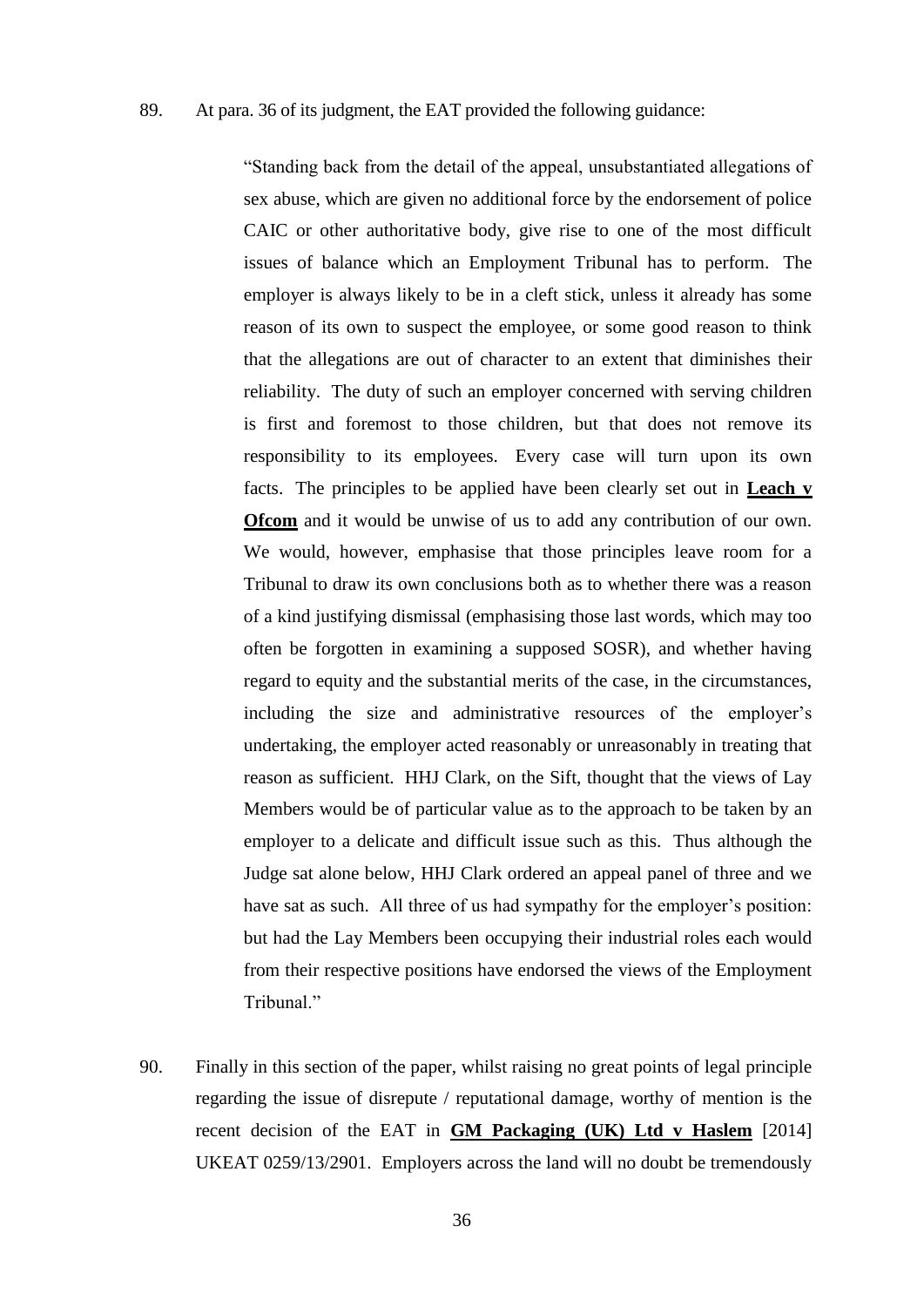reassured and comforted by the words of HHJ Peter Clark who, overturning the Tribunal's finding of unfair dismissal, held as follows:

"[The Tribunal] found the dismissal of SH unfair because, in their view (paragraph 92), no reasonable employer would categorise sexual activity between two adults out of hours in a deserted office as gross misconduct justifying summary dismissal. We are prevented by Judge Richardson's order from considering whether such a conclusion is legally perverse. However, we agree with Ms Jeram that, despite their self-direction to the contrary, this is a plain example of the ET impermissibly substituting their views for that of the employer.

The conduct in question involved a senior manager engaging in sexual activity with a member of his staff on the company's premises after hours, accompanied by a conversation which revealed, at the least, a complete lack of respect for his boss. Plainly, dismissal for that conduct fell within the range of reasonable responses open to the employer."

## CRB Checks and Access to Employment

…

- 91. Since its inception, the statutory regime of Criminal Records Bureau ("CRB") checks has long been the subject of considerable debate. In **R (on the application of T) v Chief Constable of Greater Manchester & Others** [2013] EWCA Civ 25, the CA held that the scheme as it presently operated was incompatible with Article 8 of the ECHR. The CA held that while the scheme clearly pursues legitimate aims (protecting employers and vulnerable persons, and enabling employers to make an assessment as to whether an individual is suitable for a particular kind of work), a blanket rule requiring prospective employees to disclose all recorded convictions and cautions is disproportionate.
- 92. The CA considered the case of, among others, T, who at the age of 11 received two warnings from Manchester Police in connection with two stolen bicycles. At the age of 17 T sought a part-time job at a local football club. The club requested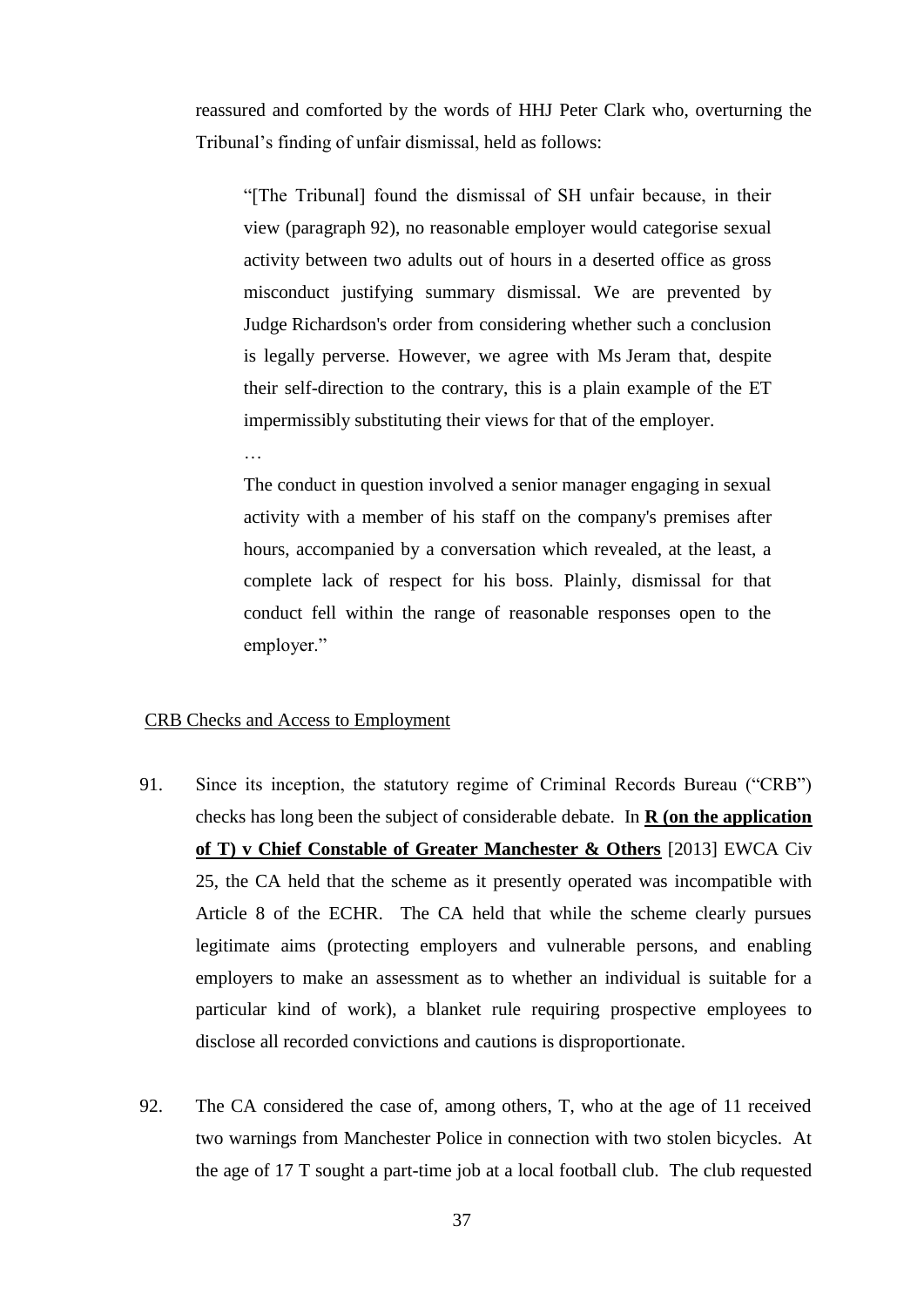a CRB check that revealed the Police warnings (which T believed to be spent). Following representations from T, the Police agreed to 'step down' the warnings so that only the Police had access to the records and they would not be disclosable to third parties. However, in 2010, the process of 'stepping down' records was abolished.

- 93. In September 2010, T enrolled on a university course which involved teaching and contact with children. Again, a CRB check revealed the existence of the old Police warnings. In the course of its judgment, the CA noted that in the ten years which had passed since the Police warnings had been issued to T, he had not been subject to any further criminal proceedings of any kind; and "*indeed his conduct appears to have been exemplary*".
- 94. In T's case it was difficult to see what relevance the warnings could have to the question of whether he was suitable to be enrolled on the university course and have contact with children. The CA held that a fundamental objection to the scheme is that it "*does not seek to control the disclosure of information by reference to whether it is relevant to the purpose of enabling employers to assess the suitability of an individual for a particular kind of work*". Importantly, the CA also rejected the assertion that an employer can be trusted to assess the relevance of a conviction or caution by taking into account matters such as the seriousness of the offence, the age of the offender at the time and the lapse of time since it was committed. In the CA's view, evidence suggests that employers do not always handle and interpret this sort of personal information correctly and fairly.
- 95. In light of its finding that the scheme was incompatible with Article 8, the CA went on to hold that the scheme under the Rehabilitation of Offenders Act 1974 (Exceptions) Order 1975, by which T was obliged, subject to a civil penalty, to disclose the warnings if asked by a potential employer, was also disproportionate.
- 96. Permission to appeal to the Supreme Court was granted; and a hearing took place in late 2013. A decision from the UKSC is eagerly awaited.